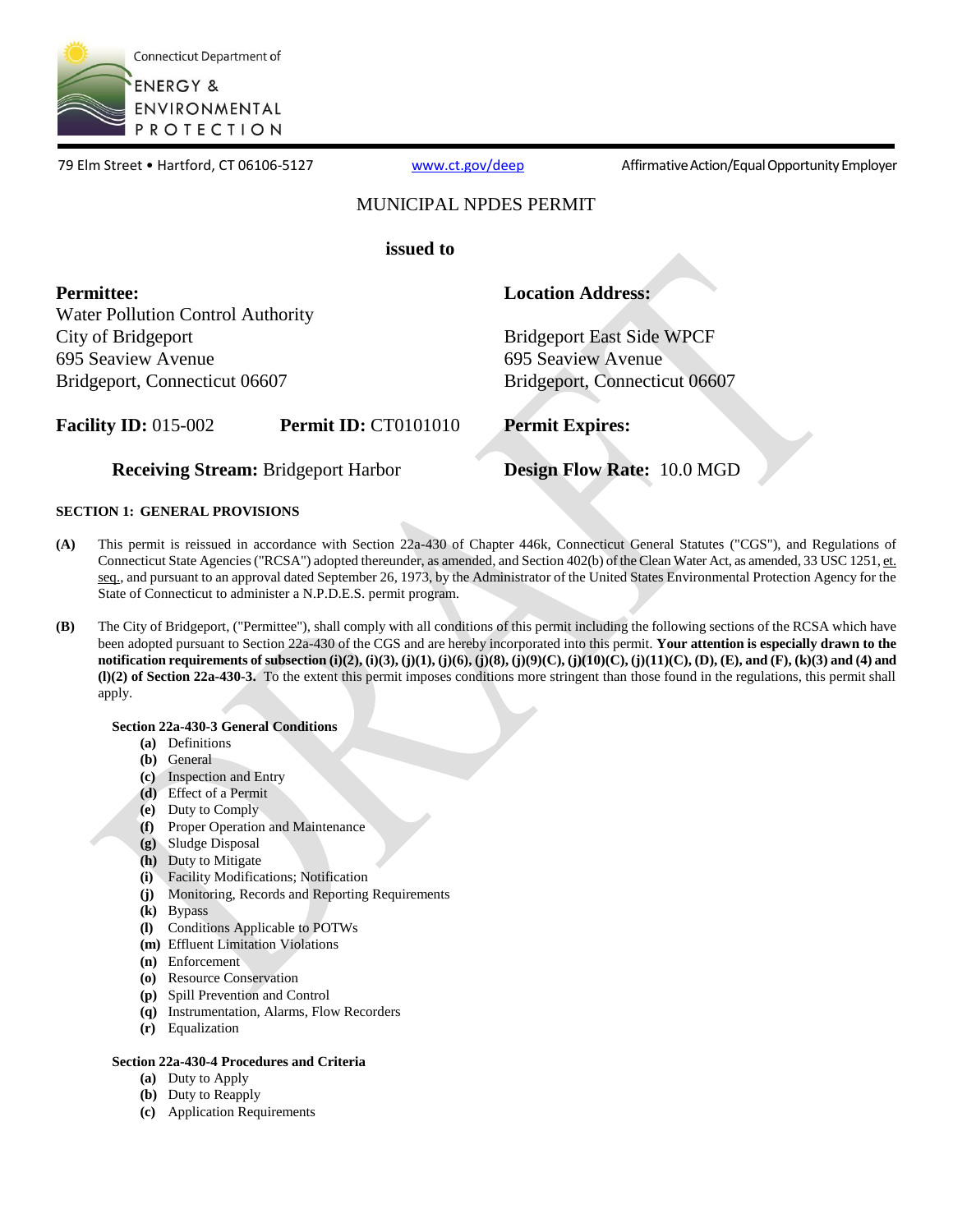- **(d)** Preliminary Review
- **(e)** Tentative Determination
- **(f)** Draft Permits, Fact Sheets
- **(g)** Public Notice, Notice of Hearing
- **(h)** Public Comments
- **(i)** Final Determination
- **(j)** Public Hearings
- **(k)** Submission of Plans and Specifications. Approval.
- **(l)** Establishing Effluent Limitations and Conditions
- **(m)** Case-by-Case Determinations
- **(n)** Permit Issuance or Renewal
- **(o)** Permit or Application Transfer
- **(p)** Permit Revocation, Denial or Modification
- **(q)** Variances
- **(r)** Secondary Treatment Requirements
- **(s)** Treatment Requirements
- **(t)** Discharges to POTWs Prohibitions
- **(C)** Violations of any of the terms, conditions, or limitations contained in this permit may subject the Permittee to enforcement action including, but not limited to, seeking penalties, injunctions and/or forfeitures pursuant to applicable sections of the CGS and RCSA.
- **(D)** Any false statement in any information submitted pursuant to this Section of the permit may be punishable as a criminal offense under Section 22a-438 or 22a-131a of the CGS or in accordance with Section 22a-6, under Section 53a-157b of the CGS.
- **(E)** The Permittee shall comply with Section 22a-416-1 through Section 22a-416-10 of the RCSA concerning operator certification.
- **(F)** No provision of this permit and no action or inaction by the Commissioner shall be construed to constitute an assurance by the Commissioner that the actions taken by the Permittee pursuant to this permit will result in compliance or prevent or abate pollution.
- **(G)** Nothing in this permit shall relieve the Permittee of other obligations under applicable federal, state and local law.
- **(H)** An annual fee shall be paid for each year this permit is in effect as set forth in Section 22a-430-7 of the RCSA. As of October 1, 2009 the annual fee is \$3,005.00.
- **(I)** The Permittee shall discharge so as not to violate the Interstate Environmental Commission (IEC) Water Quality Regulations promulgated pursuant to the authority conferred upon the IEC by the Tri-State Compact (CGS 22a-294 et seq.) as defined in Attachment 1 Table A.
- **(J)** This permitted discharge is consistent with the applicable goals and policies of the Connecticut Coastal Management Act (Section 22a-92 of the CGS)**.**

# **SECTION 2: DEFINITIONS**

- **(A)** The definitions of the terms used in this permit shall be the same as the definitions contained in Section 22a-423 of the CGS and Section 22a-430-3(a) and 22a-430-6 of the RCSA, except for **"**Composite**"** and **"**No Observable Acute Effect Level (NOAEL)**"** which are redefined below.
- **(B)** In addition to the above, the following definitions shall apply to this permit:

**"------"** in the limits column on the monitoring tables in Attachment 1 means a limit is not specified but a value must be reported on the DMR, MOR, and/or the ATMR.

**"Annual"** in the context of any sampling frequency, shall mean the sample must be collected in the month of June.

**"Average Monthly Limit"** means the maximum allowable "Average Monthly Concentration" as defined in Section 22a-430-3(a) of the RCSA when expressed as a concentration (e.g. mg/l); otherwise, it means "Average Monthly Discharge Limitation" as defined in Section 22a-430-3(a) of the RCSA.

**"Bi-Monthly"** in the context of any sampling frequency, shall mean once every two months including the months of January, March, May, July, September and November.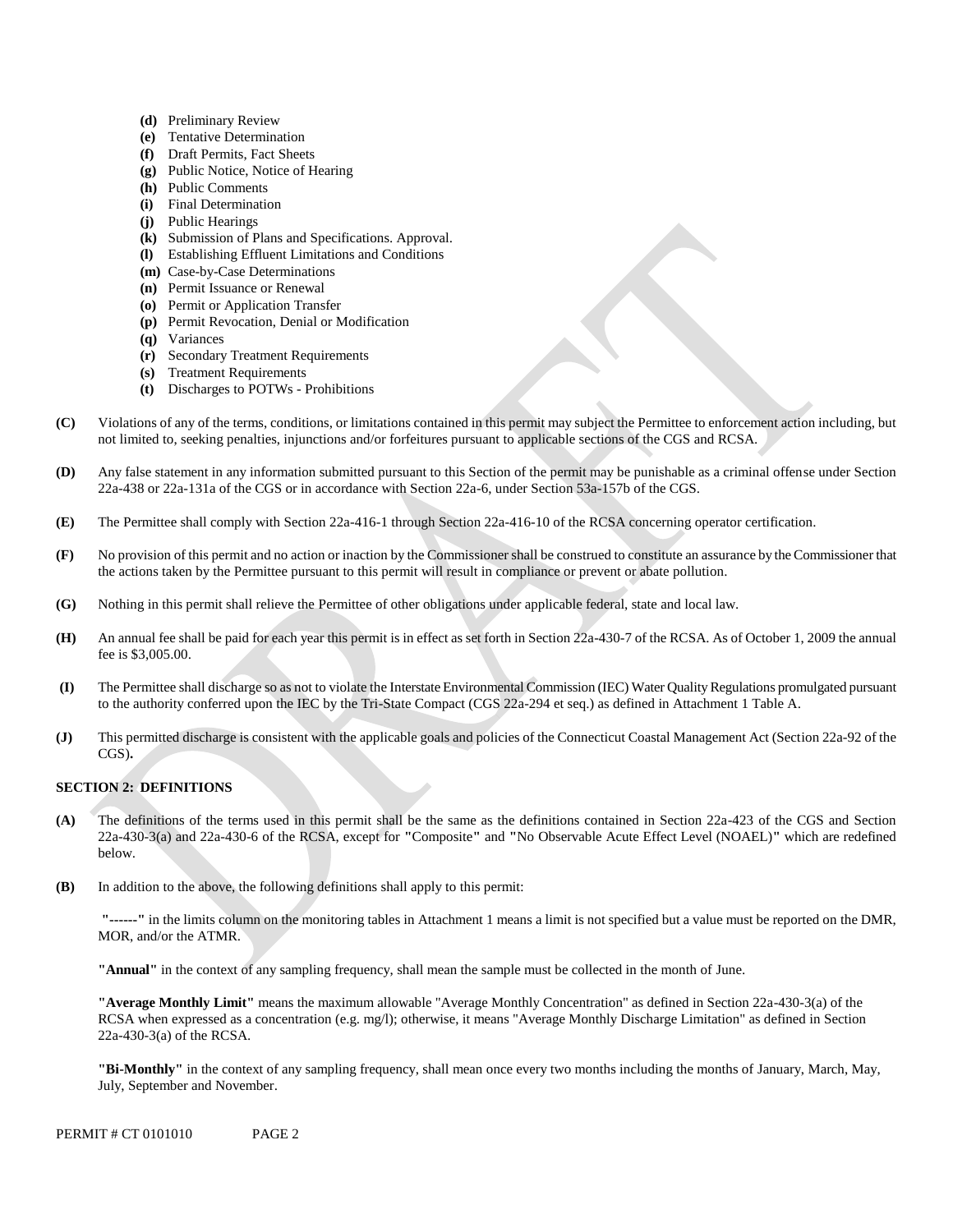**"Bi-Weekly"** in the context of any sampling frequency, shall mean once every two weeks.

**"Composite"** or **"(C)"** means a sample consisting of a minimum of eight aliquot samples collected at equal intervals of no less than 30 minutes and no more than 60 minutes and combined proportionally to flow over the sampling period provided that during the sampling period the peak hourly flow is experienced.

**"Critical Test Concentration"** or **"(CTC)"** means the specified effluent dilution at which the Permittee is to conduct a single-concentration Aquatic Toxicity Test.

**"Daily Composite"** or **"(DC)"** means a composite sample taken over a full operating day consisting of grab samples collected at equal intervals of no more than sixty (60) minutes and combined proportionally to flow; or, a composite sample continuously collected over a full operating day proportionally to flow.

**"Daily Concentration"** means the concentration of a substance as measured in a daily composite sample, or, arithmetic average of all grab sample results defining a grab sample average.

**"Daily Quantity"** means the quantity of waste discharged during an operating day.

**"Geometric Mean"** is the **"**n**"**th root of the product of **"**n**"** observations.

**"Infiltration"** means water other than wastewater that enters a sewer system (including sewer system and foundation drains) from the ground through such means as defective pipes, pipe joints, connections, or manholes. Infiltration does not include, and is distinguished from, inflow.

**"Inflow"** means water other than wastewater that enters a sewer system (including sewer service connections) from sources such as, but not limited to, roof leaders, cellar drains, yard drains, area drains, drains from springs and swampy areas, cross connections between storm sewers and sanitary sewers, catch basins, cooling towers, storm waters, surface runoff, street wash waters, or drainage. Inflow does not include, and is distinguished from, infiltration.

**"Instantaneous Limit"** means the highest allowable concentration of a substance as measured by a grab sample, or the highest allowable measurement of a parameter as obtained through instantaneous monitoring.

**"In-stream Waste Concentration"** or **"(IWC)"** means the concentration of a discharge in the receiving water after mixing has occurred in the allocated zone of influence.

**"MGD"** means million gallons per day.

**"Maximum Daily Limit"** means the maximum allowable "Daily Concentration" (defined above) when expressed as a concentration (e.g. mg/l), otherwise, it means the maximum allowable "Daily Quantity" as defined above, unless it is expressed as a flow quantity. If expressed as a flow quantity it means **"**Maximum Daily Flow**"** as defined in Section 22a-430-3(a) of the RCSA.

 **"Monthly Minimum Removal Efficiency"** means the minimum reduction in the pollutant parameter specified when the effluent average monthly concentration for that parameter is compared to the influent average monthly concentration.

**"NA"** as a Monitoring Table abbreviation means **"**not applicable**"**.

**"NR"** as a Monitoring Table abbreviation means **"**not required**"**.

**"No Observable Acute Effect Level"** or **"(NOAEL)"** means any concentration equal to or less than the critical test concentration in a single concentration (pass/fail) toxicity test, conducted pursuant to Section 22a-430-3(j)(7)(A)(i) of the RCSA, demonstrating 90% or greater survival of test organisms at the CTC.

**"Quarterly"** in the context of any sampling frequency, shall mean sampling is required in the months of March, June, September and December.

**"Range During Sampling"** or **"(RDS)"** as a sample type means the maximum and minimum of all values recorded as a result of analyzing each grab sample of; 1) a Composite Sample, or, 2) a Grab Sample Average. For those Permittee with pH meters that provide continuous monitoring and recording, Range During Sampling means the maximum and minimum readings recorded with the continuous monitoring device during the Composite or Grab Sample Average sample collection.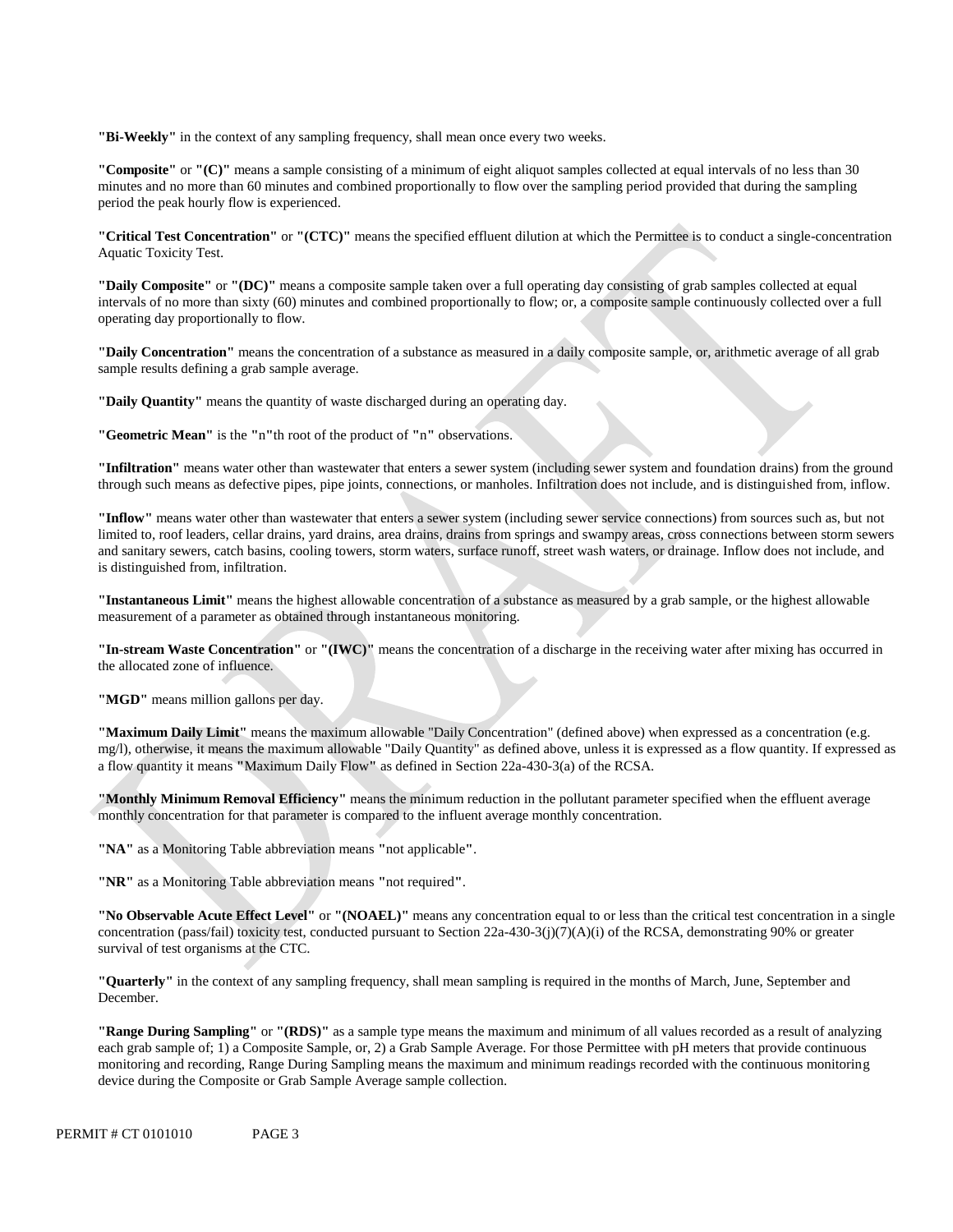**"Range During Month"** or **"(RDM)"** as a sample type means the lowest and the highest values of all of the monitoring data for the reporting month.

**"Sanitary Sewage"** means wastewaters from residential, commercial and industrial sources introduced by direct connection to the sewerage collection system tributary to the treatment works including non-excessive inflow/infiltration sources.

**"Twice per Month"** in the context of any sampling frequency, mean two samples per calendar month collected no less than 12 days apart.

**"ug/l"** means micrograms per liter

**"Work Day"** in the context of a sampling frequency means, Monday through Friday excluding holidays.

#### **SECTION 3: COMMISSIONER'S DECISION**

- **(A)** The Commissioner of Energy and Environmental Protection ("Commissioner") has issued a final decision and found continuance of the existing system to treat the discharge will protect the waters of the state from pollution. The Commissioner's decision is based on application #201300409 for permit reissuance received on January 22, 2013 and the administrative record established in the processing of that application.
- **(B)** The Commissioner hereby authorizes the Permittee to discharge in accordance with the provisions of this permit, the above referenced application, and all approvals issued by the Commissioner or his authorized agent for the discharges and/or activities authorized by, or associated with, this permit.
- **(C)** The Commissioner reserves the right to make appropriate revisions to the permit, if required after Public Notice, in order to establish any appropriate effluent limitations, schedules of compliance, or other provisions which may be authorized under the Federal Clean Water Act or the CGS or regulations adopted thereunder, as amended. The permit as modified or renewed under this paragraph may also contain any other requirements of the Federal Clean Water Act or CGS or regulations adopted thereunder which are then applicable.

#### **SECTION 4: GENERAL LIMITATIONS AND OTHER CONDITIONS**

- **(A)** The Permittee shall not accept any new sources of non-domestic wastewater conveyed to its POTW through its sanitary sewerage system or by any means other than its sanitary sewage system unless the generator of such wastewater; (a) is authorized by a permit issued by the Commissioner under Section 22a-430 CGS (individual permit), or, (b) is authorized under Section 22a-430b (general permit), or, (c) has been issued an emergency or temporary authorization by the Commissioner under Section 22a-6k. All such non-domestic wastewaters shall be processed by the POTW via receiving facilities at a location and in a manner prescribed by the Permittee which are designed to contain and control any unplanned releases.
- **(B)** No new discharge of domestic sewage from a single source to the POTW in excess of 50,000 gallons per day shall be allowed by the Permittee until the Permittee has notified in writing the Municipal Facilities Section of said new discharge. New discharge notifications as described in this section shall be submitted to the staff identified in section 10(H) included herein.
- **(C)** The Permittee shall maintain a system of user charges based on actual use sufficient to operate and maintain the POTW (including the collection system) and replace critical components.
- **(D)** The Permittee shall maintain a sewer use ordinance that is consistent with the Model Sewer Ordinance for Connecticut Municipalities prepared by the Department of Energy and Environmental Protection. The Commissioner of Energy and Environmental Protection alone may authorize certain discharges which may not conform to the Model Sewer Ordinance.
- **(E)** No discharge from the permitted facility beyond any zone of influence shall contain or cause in the receiving stream a visible oil sheen, floating solids, visible discoloration, or foaming beyond that which may result from a discharge from a permitted facility and none exceeding levels necessary to maintain all designated uses.
- **(F)** No discharge from the permitted facility shall cause acute or chronic toxicity in the receiving water body beyond any Zone Of Influence (ZOI) specifically allocated to that discharge in this permit.
- **(G)** The Permittee shall maintain an alternate power source adequate to provide full operation of all pump stations in the sewerage collection system and to provide a minimum of primary treatment and disinfection at the water pollution control facility to insure that no discharge of untreated wastewater will occur during a failure of a primary power source.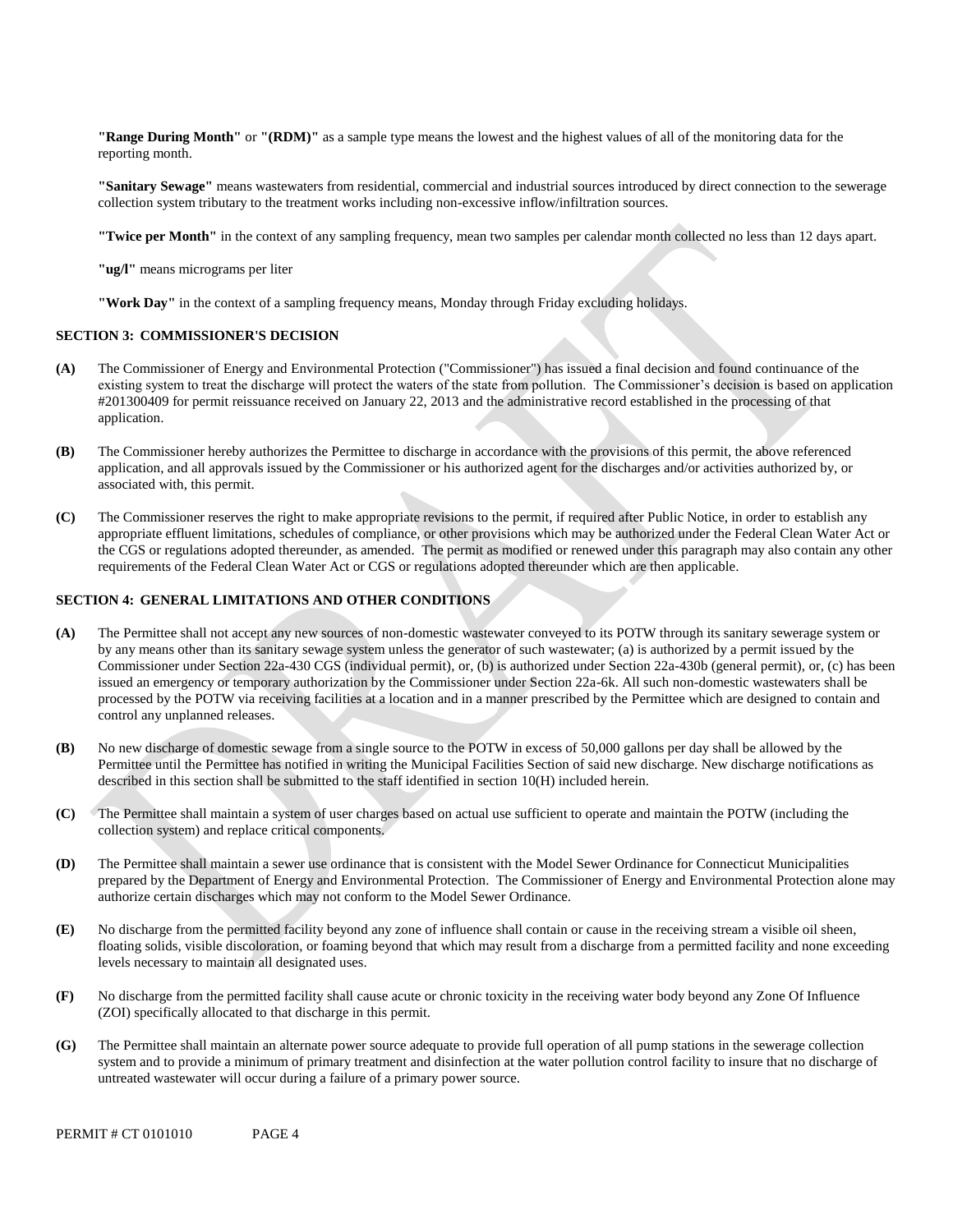- **(H)** The average monthly effluent concentration shall not exceed 15% of the average monthly influent concentration for BOD<sup>5</sup> and Total Suspended Solids for all daily composite samples taken in any calendar month.
- **(I)** Any new or increased amount of sanitary sewage discharge to the sewer system is prohibited where it will cause a dry weather overflow or exacerbate an existing dry weather overflow.
- **(J)** Sludge Conditions
	- **(1)** The Permittee shall comply with all existing federal and state laws and regulations that apply to sewage sludge use and disposal practices, including but not limited to 40 CFR Part 503.
	- **(2)** If an applicable management practice or numerical limitation for pollutants in sewage sludge more stringent than existing federal and state regulations is promulgated under Section 405(d) of the Clean Water Act (CWA), this permit shall be modified or revoked and reissued to conform to the promulgated regulations.
	- **(3)** The Permittee shall give prior notice to the Commissioner of any change(s) planned in the Permittee' sludge use or disposal practice. A change in the Permittee' sludge use or disposal practice may be a cause for modification of the permit.
	- **(4)** Testing for inorganic pollutants shall follow "Test Methods for Evaluating Solid Waste, Physical/Chemical Methods", EPA Publication SW-846 as updated and/or revised.
- **(K)** This permit becomes effective on the 1st day of the month following the date of signature of the Commissioner or designee.
- **(L)** When the arithmetic mean of the average daily flow from the POTW for the previous 180 days exceeds 90% of the design flow rate, the Permittee shall develop and submit within one year, for the review and approval of the Commissioner, a plan to accommodate future increases in flow to the plant. This plan shall include a schedule for completing any recommended improvements and a plan for financing the improvements.
- **(M)** When the arithmetic mean of the average daily BOD<sup>5</sup> or TSS loading into the POTW for the previous 180 days exceeds 90% of the design load rate, the Permittee shall develop and submit for the review and approval of the Commissioner within one year, a plan to accommodate future increases in load to the plant. This plan shall include a schedule for completing any recommended improvements and a plan for financing the improvements.
- **(N)** On or before July 31st of each calendar year the main flow meter shall be calibrated by an independent contractor in accordance with the manufacturer's specifications. The actual record of the calibration shall be retained onsite and, upon request, the Permittee shall submit to the Commissioner a copy of that record.
- **(O)** The Permittee shall operate and maintain all processes as installed in accordance with the approved plans and specifications and as outlined in the associated operation and maintenance manual. This includes but is not limited to all preliminary treatment processes, primary treatment processes, recycle pumping processes, anaerobic treatment processes, anoxic treatment processes, aerobic treatment processes, flocculation processes, effluent filtration processes or any other processes necessary for the optimal removal of pollutants. The Permittee shall not bypass or fail to operate any of the aforementioned processes without the written approval of the Commissioner.
- **(P)** The Permittee is hereby authorized to accept septage at the treatment facility; or other locations as approved by the Commissioner.
- **(Q)** The temperature of any discharge shall not increase the temperature of the receiving stream above 83ºF, or, in any case, raise the temperature of the receiving stream by more than 4ºF beyond the permitted zone of influence. The incremental temperature increase in coastal and marine waters is limited to 1.5°F during the period including July, August and September.

## **SECTION 5: SPECIFIC EFFLUENT LIMITATIONS AND MONITORING REQUIREMENTS**

- **(A)** The discharge(s) shall not exceed and shall otherwise conform to the specific terms and conditions listed in this permit. The discharge is restricted by, and shall be monitored in accordance with Tables **A** through **G** incorporated in this permit as Attachment 1.
- **(B)** The Permittee shall monitor the performance of the treatment process in accordance with the Monthly Operating Report (MOR) incorporated in this permit as Attachment 2.

## **SECTION 6: SAMPLE COLLECTION, HANDLING and ANALYTICAL TECHNIQUES**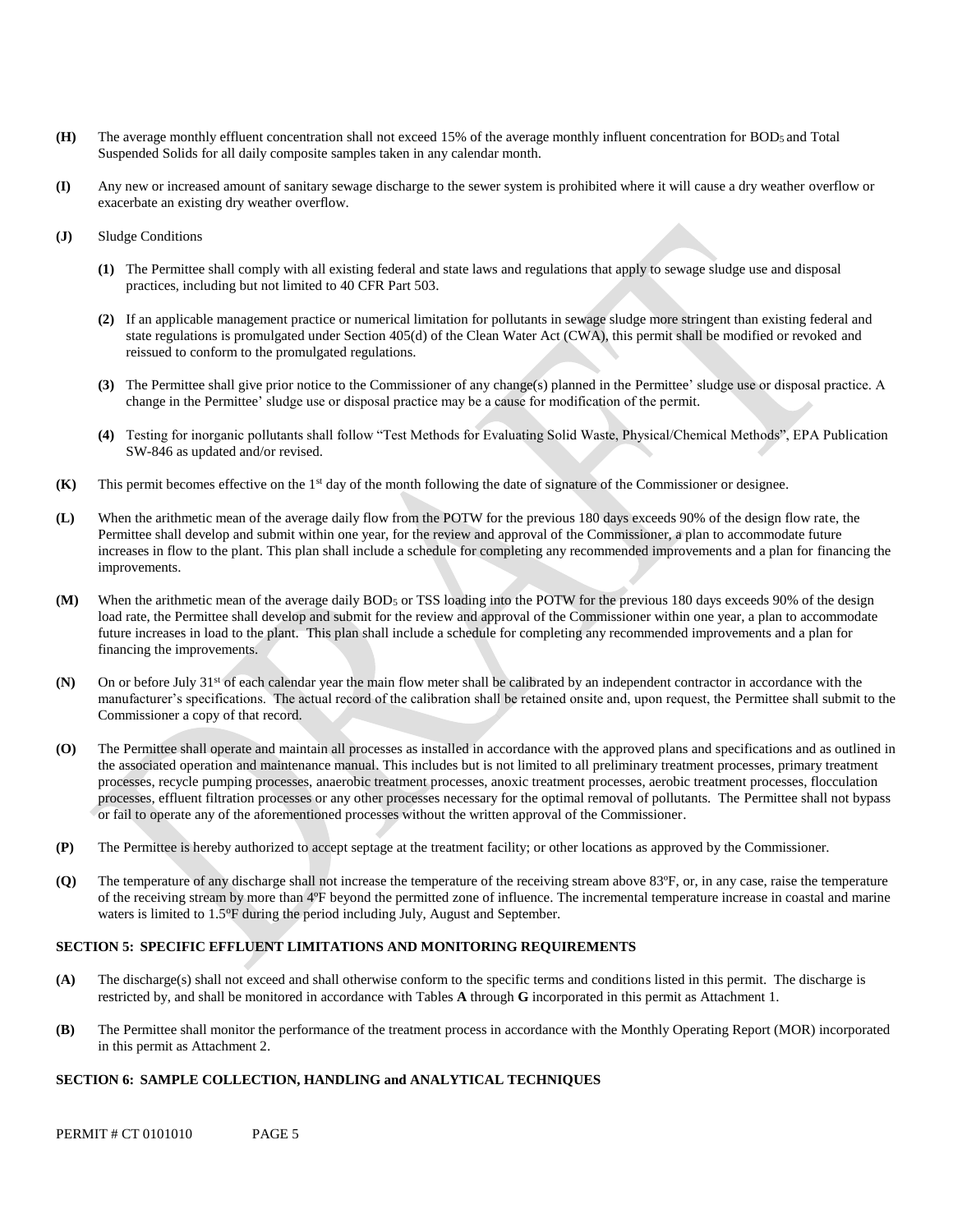#### **(A)** Chemical Analysis

- **(1)** Chemical analyses to determine compliance with effluent limits and conditions established in this permit shall be performed using the methods approved pursuant to the Code of Federal Regulations, Part 136 of Title 40 (40 CFR 136) unless an alternative method has been approved in writing pursuant to 40 CFR 136.4 or as provided in Section 22a-430-3-(j)(7) of the RCSA. Chemicals which do not have methods of analysis defined in 40 CFR 136 or the RCSA shall be analyzed in accordance with methods specified in this permit.
- **(2)** All metals analyses identified in this permit shall refer to analyses for Total Recoverable Metal, as defined in 40 CFR 136 unless otherwise specified.
- **(3)** Grab samples shall be taken during the period of the day when the peak hourly flow is normally experienced.
- **(4)** Samples collected for bacteriological examination shall be collected between the hours of 11 a.m. and 3 p.m. or at that time of day when the peak hourly flow is normally experienced. **A chlorine residual sample must be taken at the same time and the results recorded.**
- **(5)** The Minimum Levels specified below represent the concentrations at which quantification must be achieved and verified during the chemical analyses for the parameters identified in Attachment 1, Tables **A and C**. Analyses for these parameters must include check standards within ten percent of the specified Minimum Level or calibration points equal to or less than the specified Minimum Level.

| Parameter                  | Minimum Level           |
|----------------------------|-------------------------|
| Aluminum                   | $0.050 \text{ mg/l}$    |
| Antimony, Total            | $0.010 \,\mathrm{mg}/l$ |
| Arsenic, Total             | $0.005$ mg/l            |
| Beryllium, Total           | $0.001$ mg/l            |
| Cadmium, Total             | $0.0005$ mg/l           |
| Chlorine, Total Residual   | $0.050 \,\mathrm{mg}/l$ |
| Chromium, Total            | $0.005$ mg/l            |
| Chromium, Total Hexavalent | $0.010$ mg/l            |
| Copper, Total              | $0.005 \text{ mg/l}$    |
| Cyanide, Total             | $0.010$ mg/l            |
| Iron, Total                | $0.040 \,\mathrm{mg}/l$ |
| Lead, Total                | $0.005$ mg/l            |
| Mercury, Total             | $0.0002$ mg/l           |
| Nickel, Total              | $0.005$ mg/l            |
| Phosphorus, Total          | $0.10 \,\mathrm{mg}/l$  |
| Selenium, Total            | $0.005 \text{ mg/l}$    |
| Silver, Total              | $0.002 \text{ mg/l}$    |
| Thallium, Total            | $0.005 \text{ mg/l}$    |
| Zinc, Total                | $0.020 \,\mathrm{mg}/l$ |
|                            |                         |

- **(6)** The value of each parameter for which monitoring is required under this permit shall be reported to the maximum level of accuracy and precision possible consistent with the requirements of this Section of the permit.
- **(7)** Effluent analyses for which quantification was verified during the analysis at or below the minimum levels specified in this Section and which indicate that a parameter was not detected shall be reported as "less than x" where 'x' is the numerical value equivalent to the analytical method detection limit for that analysis.
- **(8)** Results of effluent analyses which indicate that a parameter was not present at a concentration greater than or equal to the Minimum Level specified for that analysis shall be considered equivalent to zero (0.0) for purposes of determining compliance with effluent limitations or conditions specified in this permit.
- **(B)** Acute Aquatic Toxicity Test
	- **(1)** Samples for monitoring of Acute Aquatic Toxicity shall be collected and handled as prescribed in "Methods for Measuring the Acute Toxicity of Effluents and Receiving Waters to Freshwater and Marine Organisms" (EPA-821-R-02-012).
		- **(a)** Composite samples shall be chilled as they are collected. Grab samples shall be chilled immediately following collection.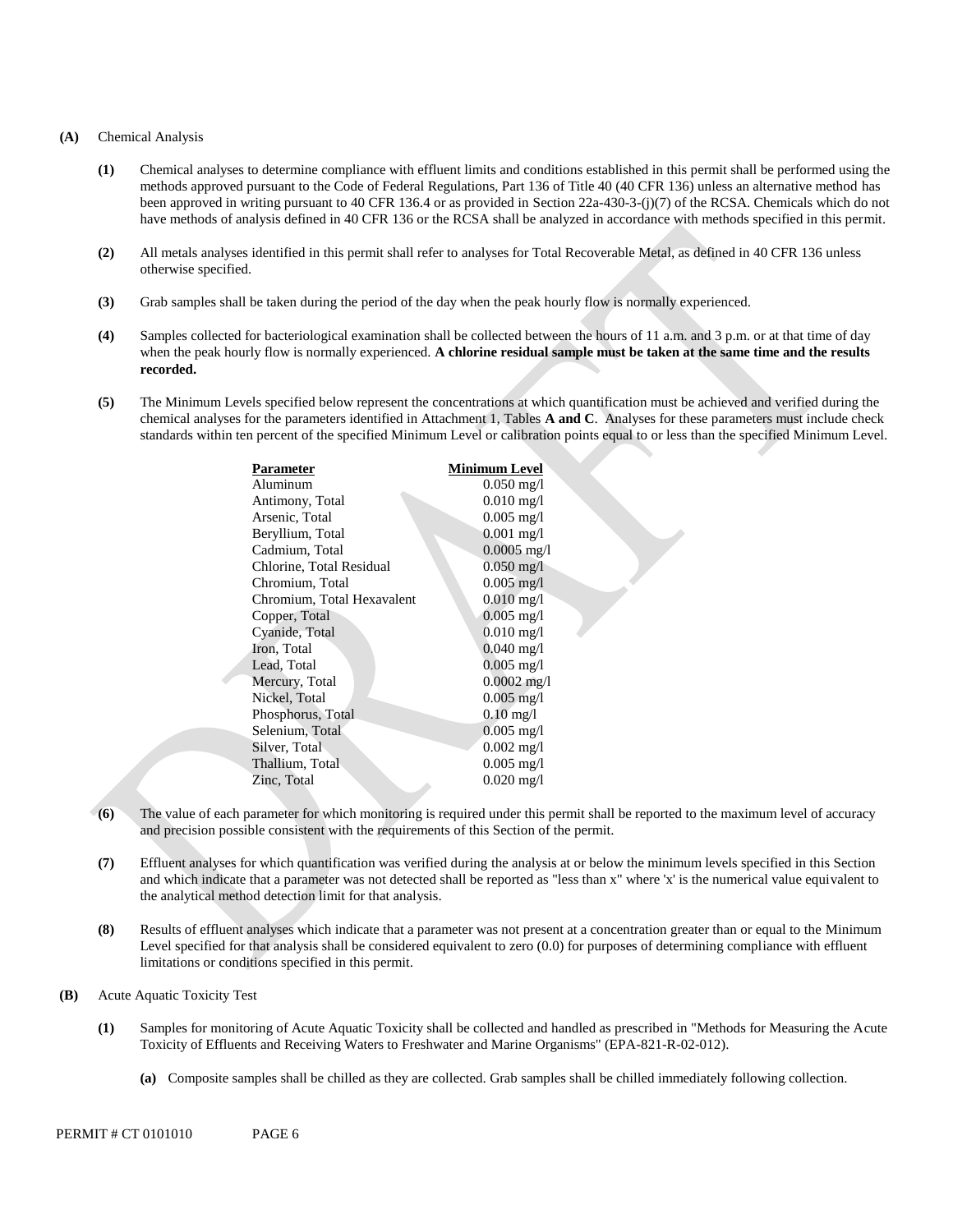Samples shall be held at 0 - 6ºC until Acute Aquatic Toxicity testing is initiated.

- **(b)** Effluent samples shall not be dechlorinated, filtered, or, modified in any way, prior to testing for Acute Aquatic Toxicity unless specifically approved in writing by the Commissioner for monitoring at this facility. Facilities with effluent dechlorination and/or filtration designed as part of the treatment process are not required to obtain approval from the Commissioner.
- **(c)** Samples shall be taken after dechlorination for Acute Aquatic Toxicity unless otherwise approved in writing by the Commissioner for monitoring at this facility.
- **(d)** Chemical analyses of the parameters identified in Attachment 1, Table C shall be conducted on an aliquot of the same sample tested for Acute Aquatic Toxicity.
	- **(i)** At a minimum, pH, salinity, total alkalinity, total hardness, and total residual chlorine shall be measured in the effluent sample and, during Acute Aquatic Toxicity tests, in the highest concentration of the test and in the dilution (control) water at the beginning of the test and at test termination. If total residual chlorine is not detected at test initiation, it does not need to be measured at test termination. Dissolved oxygen, pH, and temperature shall be measured in the control and all test concentrations at the beginning of the test, daily thereafter, and at test termination. Salinity shall be measured in each test concentration at the beginning of the test and at test termination.
- **(e)** Tests for Acute Aquatic Toxicity shall be initiated within 36 hours of sample collection.
- **(2)** Monitoring for Acute Aquatic Toxicity to determine compliance with the permit condition on Acute Aquatic Toxicity (invertebrate) shall be conducted for 48 hours utilizing neonatal (less than 24 hours old) *Daphnia pulex*.
- **(3)** Monitoring for Acute Aquatic Toxicity to determine compliance with the permit condition on Acute Aquatic Toxicity (vertebrate) shall be conducted for 48 hours utilizing larval (1 to 14-day old with no more than 24 hours range in age) *Pimephales promelas*.
- **(4)** Tests for Acute Aquatic Toxicity shall be conducted as prescribed for static non-renewal acute tests in "Methods for measuring the Acute Aquatic Toxicity of Effluents and Receiving Waters to Freshwater and Marine Organisms" (EPA/821-R-02-012), except as specified below.
	- **(a)** For Acute Aquatic Toxicity limits, and for monitoring only conditions, expressed as a NOAEL value, Pass/Fail (single concentration) tests shall be conducted at a specified Critical Test Concentration (CTC) equal to the Aquatic Toxicity limit, (100% in the case of monitoring only conditions), as prescribed in Section 22a-430-3(j)(7)(A)(i) of the RCSA.
	- **(b)** Organisms shall not be fed during the tests.
	- (c) Synthetic freshwater prepared with deionized water adjusted to a hardness of  $50±5$  mg/L as CaCO<sub>3</sub> shall be used as dilution water in the tests.
	- **(d)** Copper nitrate shall be used as the reference toxicant.
- **(5)** For monitoring only conditions, toxicity shall be demonstrated when the results of a valid pass/fail Acute Aquatic Toxicity indicates less than 90% survival in the effluent at the CTC (100%).

## **SECTION 7: RECORDING AND REPORTING REQUIREMENTS**

**(A)** The results of chemical analyses and any aquatic toxicity test required above in Section 5 and the referenced Attachment 1 shall be entered on the Discharge Monitoring Report (DMR) and reported to the Bureau of Water Protection and Land Reuse. The report shall also include a detailed explanation of any violations of the limitations specified. The DMR must be received at the following address by the 15<sup>th</sup> day of the month following the month in which samples are collected.

> ATTN: Municipal Wastewater Monitoring Coordinator Connecticut Department of Energy and Environmental Protection Bureau of Water Protection and Land Reuse, Planning and Standards Division 79 Elm Street Hartford, Connecticut 06106-5127

**(1)** For composite samples, from other than automatic samplers, the instantaneous flow and the time of each aliquot sample collection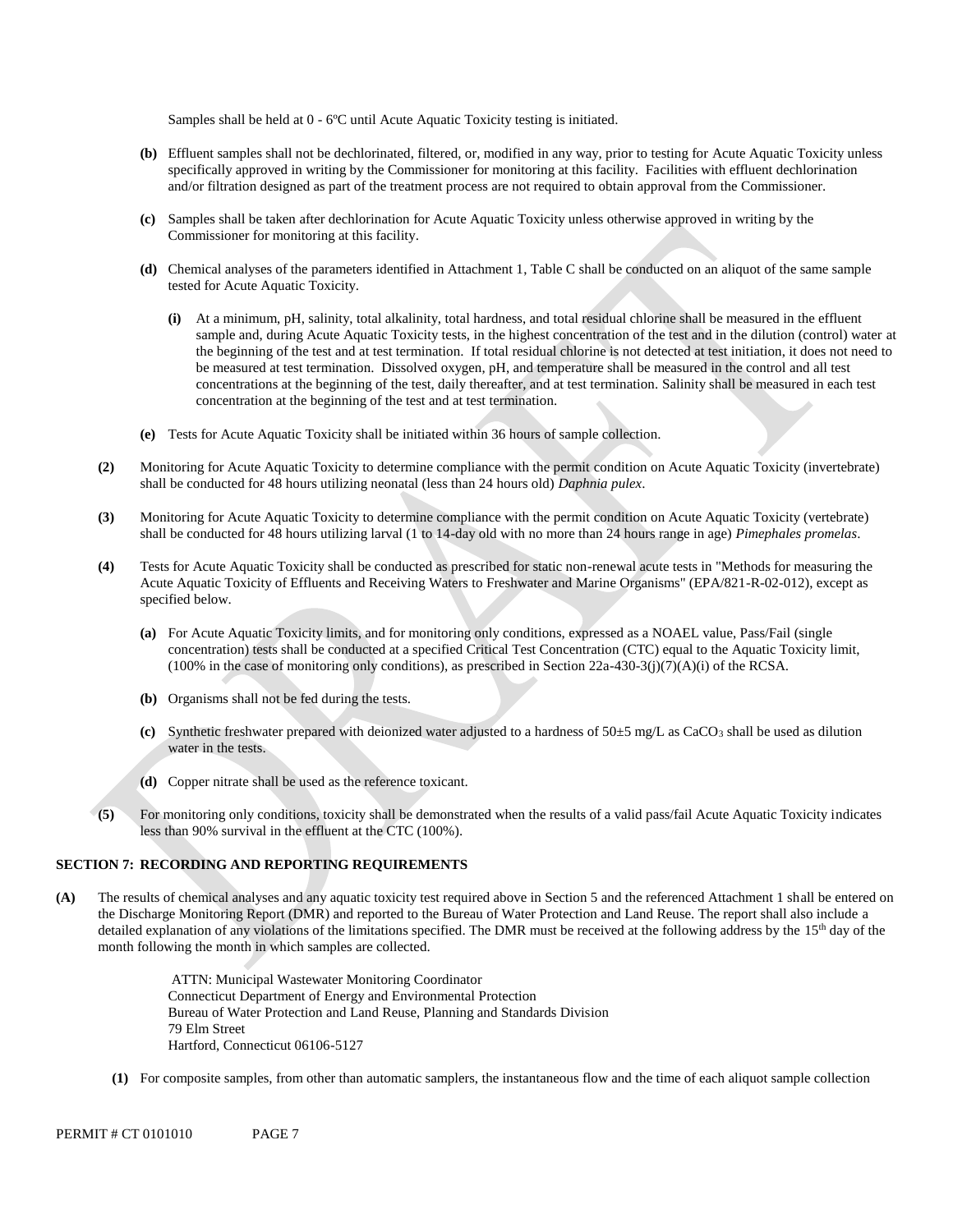shall be recorded and maintained at the POTW.

- **(B)** Complete and accurate test data, including percent survival of test organisms in each replicate test chamber, LC50 values and 95% confidence intervals for definitive test protocols, and all supporting chemical/physical measurements performed in association with any aquatic toxicity test, shall be entered on the Aquatic Toxicity Monitoring Report form (ATMR) and sent to the Bureau of Water Protection and Land Reuse at the address specified above in Section 7 (A) of this permit by the 15<sup>th</sup> day of the month following the month in which samples are collected.
- **(C)** The results of the process monitoring required above in Section 5 shall be entered on the Monthly Operating Report (MOR) form, included herein as Attachment 2, and reported to the Bureau of Water Protection and Land Reuse. The MOR report shall also be accompanied by a detailed explanation of any violations of the limitations specified. The MOR, must be received at the address specified above in Section 7 (A) of this permit by the 15th day of the month following the month in which the data and samples are collected.
- **(D)** NetDMR Reporting Requirements
	- **(1)** Unless otherwise approved in writing by the Commissioner, no later than one-hundred and twenty (120) days after the issuance of this permit, the Permittee shall begin reporting to the Department electronically using NetDMR, a web-based tool that allows Permittee to electronically submit discharge monitoring reports (DMRs) and other required reports through a secure internet connection. Specific requirements regarding subscription to NetDMR and submittal of data and reports in hard copy form and for submittal using NetDMR are described below:
		- (a) NetDMR Subscriber Agreement

On or before fifteen (15) days after the issuance of this permit, the Permittee and/or the person authorized to sign the Permittee discharge monitoring reports ("Signatory Authority") as described in RCSA Section 22a-430-3(b)(2) shall contact the Department and initiate the subscription process for electronic submission of Discharge Monitoring Report (DMR) information. On or before ninety (90) days after issuance of this permit the Permittee shall submit a signed and notarized copy of the *Connecticut DEP NetDMR Subscriber Agreement* to the Department*.* 

(b) Submittal of Reports Using NetDMR

Unless otherwise approved by the Commissioner, on or before one-hundred and twenty (120) days after issuance of this permit, the Permittee and/or the Signatory Authority shall electronically submit DMRs and reports required under this permit to the Department using NetDMR in satisfaction of the DMR submission requirement of this permit. DMRs shall be submitted electronically to the Department no later than the 15th day of the month following the completed reporting period.

(c) Submittal of NetDMR Opt-Out Requests

If the Permittee is able to demonstrate a reasonable basis, such as technical or administrative infeasibility, that precludes the use of NetDMR for electronically submitting DMRs and reports, the Commissioner may approve the submission of DMRs and other required reports in hard copy form ("opt-out request"). Opt-out requests must be submitted in writing to the Department for written approval on or before fifteen (15) days prior to the date a Permittee would be required under this permit to begin filing DMRs and other reports using NetDMR. This demonstration shall be valid for twelve (12) months from the date of the Department's approval and shall thereupon expire. At such time, DMRs and reports shall be submitted electronically to the Department using NetDMR unless the Permittee submits a renewed opt-out request and such request is approved by the Department.

All opt-out requests and requests for the NetDMR subscriber form should be sent to the following address:

Attn: NetDMR Coordinator Connecticut Department of Energy and Environmental Protection Water Permitting and Enforcement Division  $-2<sup>nd</sup>$  Floor 79 Elm Street Hartford, CT 06106-5127

### **SECTION 8: RECORDING AND REPORTING OF VIOLATIONS, ADDITIONAL TESTING REQUIREMENTS, BYPASSES, MECHANICAL FAILURES, AND MONITORING EQUIPMENT FAILURES**

**(A)** If any Acute Aquatic Toxicity sample analysis indicates toxicity, or that the test was invalid, an additional sample of the effluent shall be collected and tested for Acute Aquatic Toxicity and associated chemical parameters, as described above in Section 5 and Section 6, and the results reported to the Bureau of Water Protection and Land Reuse (Attn: Aquatic Toxicity) via the ATMR form (see Section 7 (B)) within 30 days of the previous test. These test results shall also be reported on the next month's DMR report pursuant to Section 7 (A). The results of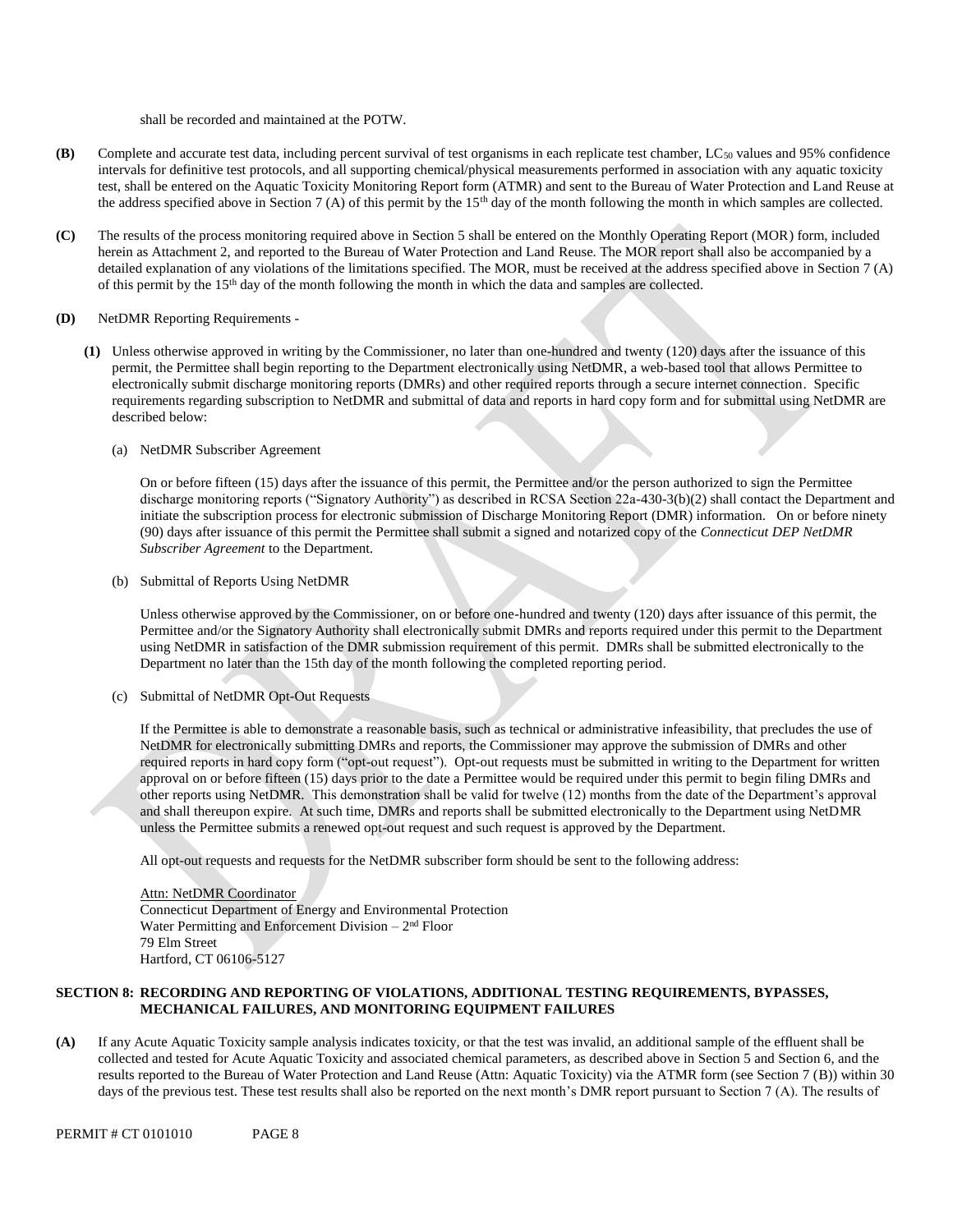all toxicity tests and associated chemical parameters, valid and invalid, shall be reported.

- **(B)** If any two consecutive Acute Aquatic Toxicity test results or any three Acute Aquatic Toxicity test results in a twelve month period indicates toxicity, the Permittee shall immediately take all reasonable steps to eliminate toxicity wherever possible and shall submit a report, to the Bureau of Water Protection and Land Reuse (Attn: Aquatic Toxicity), for the review and written approval of the Commissioner in accordance with Section 22a-430-3(j)(10)(c) of the RCSA describing proposed steps to eliminate the toxic impact of the discharge on the receiving water body. Such a report shall include a proposed time schedule to accomplish toxicity reduction and the Permittee shall comply with any schedule approved by the Commissioner.
- **(C)** Section 22a-430-3(k) of the RCSA shall apply in all instances of bypass including a bypass of the treatment plant or a component of the sewage collection system planned during required maintenance. The Department of Energy and Environmental Protection, Bureau of Water Protection and Land Reuse, Planning and Standards Division, Municipal Facilities Section (860) 424-3704, the Department of Public Health, Water Supply Section (860) 509-7333 and Recreation Section (860) 509-7297, and the local Director of Health shall be notified within 2 hours of the Permittee learning of the event by telephone during normal business hours. If the discharge or bypass occurs outside normal working hours (8:30 a.m. to 4:30 p.m. Monday through Friday), notification shall be made within 2 hours of the Permittee learning of the event to the Emergency Response Unit at (860) 424-3338 and the Department of Public Health at (860) 509-8000. A written report shall be submitted to the Department of Energy and Environmental Protection, Bureau of Water Protection and Land Reuse, Planning and Standards Division, Municipal Facilities Section within five days of the Permittee learning of each occurrence, or potential occurrence, of a discharge or bypass of untreated or partially treated sewage.

The written report shall contain:

- **(i)** The nature and cause of the bypass, permit violation, treatment component failure, and/or equipment failure,
- **(ii)** the time the incident occurred and the anticipated time which it is expected to continue or, if the condition has been corrected, the duration,
- **(iii)** the estimated volume of the bypass or discharge of partially treated or raw sewage,
- **(iv)** the steps being taken to reduce or minimize the effect on the receiving waters, and
- **(v)** the steps that will be taken to prevent reoccurrence of the condition in the future.

For treatment plants south of Interstate 95 and any other plants which may impact shellfishing areas the Department of Agriculture / Aquaculture Division must also be notified within 2 hours of the Permittee learning of the event by telephone at (203) 874-0696 and in writing within 72 hours of each occurrence of an emergency diversion or by-pass of untreated or partially treated sewage and a copy of the written report should be sent to:

State of Connecticut Department of Agriculture/Aquaculture Division P.O. Box 97 Milford, Connecticut 06460**]**

- **(D)** Section 22a-430-3(j) 11 (D) of the RCSA shall apply in the event of any noncompliance with a maximum daily limit and/or any noncompliance that is greater than two times any permit limit. The Permittee shall notify in the same manner as in paragraph C of this Section, the Department of Energy and Environmental Protection, Bureau of Water Protection and Land Reuse Planning and Standards Division, Municipal Facilities Section except, if the noncompliance occurs outside normal working hours (8:30 a.m. to 4:30 p.m. Monday through Friday) the Permittee may wait to make the verbal report until 10:30 am of the next business day after learning of the noncompliance.
- **(E)** Section 22a-430-3(j) 8 of the RCSA shall apply in all instances of monitoring equipment failures that prevent meeting the requirements in this permit. In the event of any such failure of the monitoring equipment including, but not limited to, loss of refrigeration for an autosampler or lab refrigerator or loss of flow proportion sampling ability, the Permittee shall notify in the same manner as in paragraph C of this Section, the Department of Energy and Environmental Protection, Bureau of Water Protection and Land Reuse, Planning and Standards Division, Municipal Facilities Section except, if the failure occurs outside normal working hours (8:30 a.m. to 4:30 p.m. Monday through Friday) the Permittee may wait to make the verbal report until 10:30 am of the next business day after learning of the failure.
- **(F)** In addition to the reporting requirements contained in Section 22a-430-3(i), (j), and (k) of the Regulations of Connecticut State Agencies, the Permittee shall notify in the same manner as in paragraph C of this Section, the Department of Energy and Environmental Protection, Bureau of Water Protection and Land Reuse, Planning and Standards Division, Municipal Facilities Section concerning the failure of any major component of the treatment facilities which the Permittee may have reason to believe would result in an effluent violation.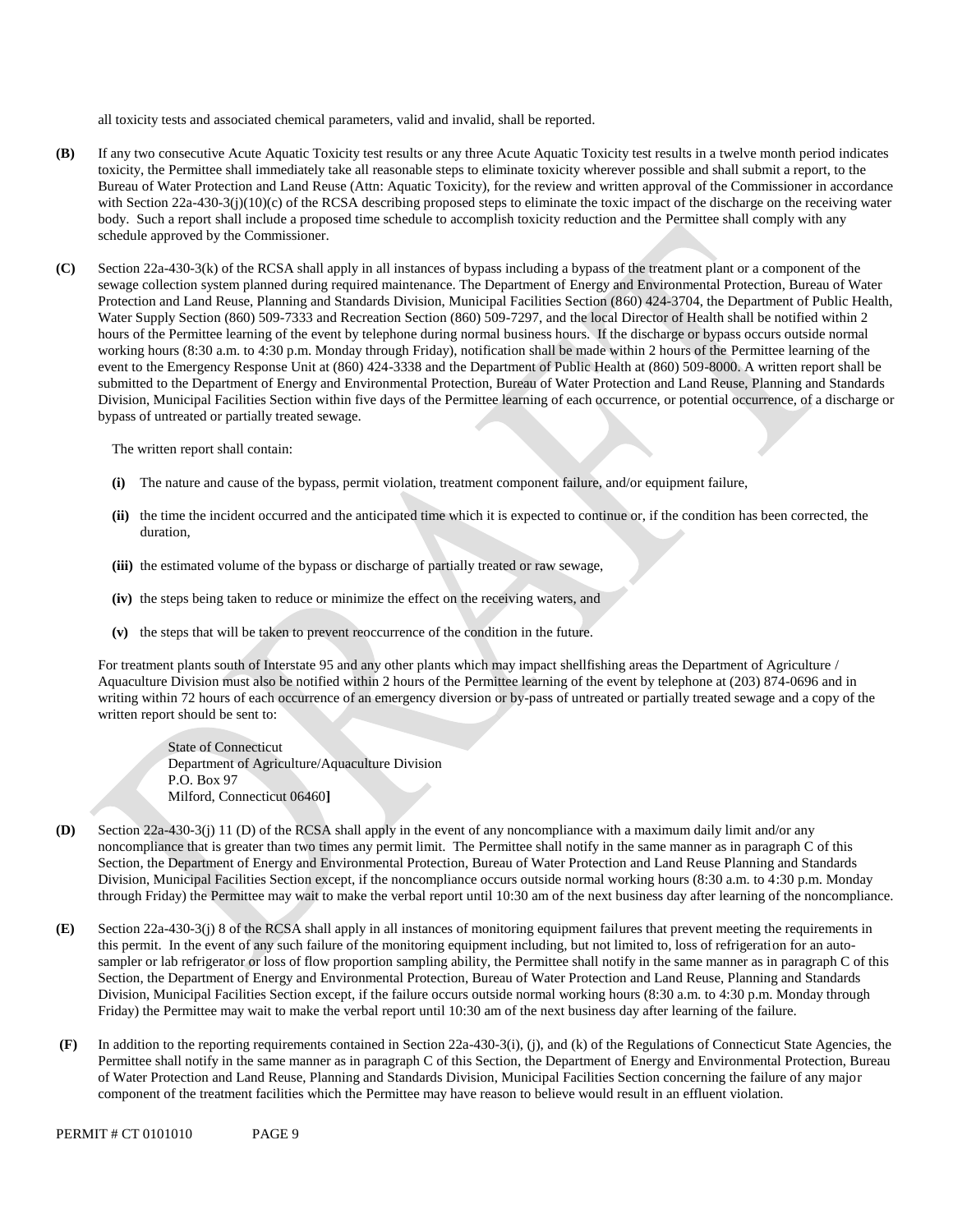#### **SECTION 9: COMBINED SEWER OVERFLOWS**

- **(A)** The Permittee shall continue to maintain Best Management Practices (BMPs) to reduce the impact of existing CSO's on the receiving waters. Detailed records of BMP activities shall be kept.
	- **(1)** The Permittee has identified **William Robinson** as operations and maintenance manager to be in responsible charge of the wastewater collection system and serve as the contact person for department personnel regarding combined sewer discharges. Within ten days after retaining anyone other than the one originally identified, the Permittee shall notify the Commissioner in writing of the identity of such other operations and maintenance manager.
	- **(2)** The Permittee shall use, to the maximum extent practicable, available sewerage system transportation capabilities for the conveyance of combined sewage to treatment facilities.
	- **(3)** The Permittee is authorized to discharge combined sewage flows from combined sewer overflow outfalls listed in Attachment **3** in response to wet weather flow, i.e. rainfall or snowmelt conditions, when total available transportation, treatment and storage capabilities are exceeded. Dry weather overflows are prohibited. Any other discharge from the outfalls listed in Attachment **3** constitutes a bypass and is subject to the requirements of Section 8 of this permit.
	- **(4)** The locations of outfalls and regulators listed in Attachment **3** are taken from Department records. Any information on the locations of any outfalls and regulators in addition to or in conflict with the information in Attachment **3** shall be submitted to the Commissioner within 30 days of the date of issuance of this permit or the date the Permittee becomes aware of such information, whichever is earlier.
	- **(5)** When the WWTF influent flows exceed **24** MGD, in response to wet weather flow, i.e. rainfall or snowmelt conditions, the Permittee is authorized to discharge from outfall serial number 001-1 only those flows above **24** MGD, chlorine disinfected primary treated combined sewer wastewater.
	- **(6)** The discharge from CSO's, including outfall serial number 001-1, shall not contain septage or holding tank waste.
	- **(7)** Discharges from CSO's, including outfall serial number 001-1, shall not cause violations of State Water Quality Standards.
	- **(8)** Every calendar year, **on or before September 30th** , the Permittee shall submit a report on a form and in a manner prescribed by the Commissioner including the results of all monitoring from the previous calendar year for outfall serial number 001-1, and the following information:
		- **(a)** the date, time, and duration of each precipitation event;
		- **(b)** the date, time, duration, quality and volume for each discharge event for outfall serial number 001-1;
	- **(9)** On or before **December 31, 2016**, the Permittee shall submit a list of all historical CSO structures in the system that were sealed including name/designation, location, size of structure, their receiving waters, and date of sealing;
	- **(10)** The sewage system shall be inspected and maintained such that deposition of solids and/or other obstructions do not cause restrictions in flow resulting in unnecessary wet weather overflows and to ensure that dry weather discharges are not occurring.
	- **(11)** The Permittee shall reduce excessive infiltration/inflow to the sewer system.
	- **(12)** The Permittee shall review its existing Sewer Use Ordinance, to ensure the language required under Section 4 of this permit has been incorporated. A copy of ordinance shall be submitted to the Department for verification. If the ordinance is revised, a copy of the ordinance must be submitted to the Department within **60** days from the effective date of the change for verification, review and approval. The Sewer Use Ordinance shall:

**(a)** prohibit the construction of new combined sewers except in cases where repair or replacement of the existing system is approved in writing by the Commissioner, and

- **(b)** prohibit the introduction of new inflow sources to the existing system.
- **(13)** Monthly CSO inspection forms for all CSO structures/regulators, pumping stations and tidegates, which also verify the existence of identification signs for all combined sewer outfall structures as required by the Commissioner shall be maintained.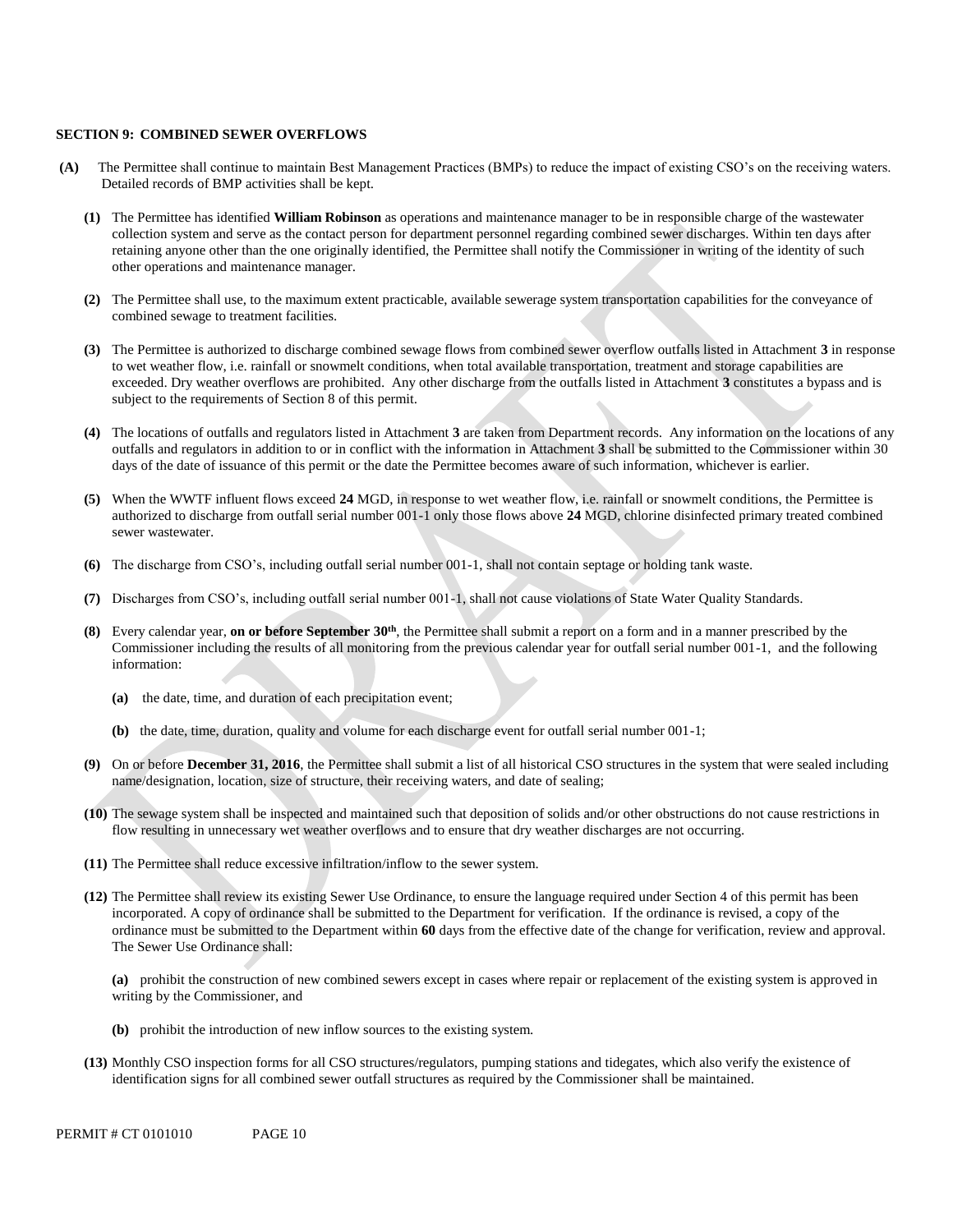**(a)** The signs shall be located at or near the combined sewer outfall structures so that they are easily readable by the public. These signs shall be a minimum of 12 x 18 inches in size, with white lettering against a green background, and shall contain the following information and image:

#### (PERMITTEE NAME)

#### WET WEATHER SEWAGE DISCHARGE OUTFALL (discharge serial number)



Anyone observing a discharge from this outfall during dry weather conditions should call and report it to the Permittee at **[**\_\_\_\_\_\_**]**, and to the Department of Energy and Environmental Protection at (860) 424-3704 or 424-3338.

- **(B)** In the event that the Permittee becomes aware that it did not or may not comply, or did not or may not comply on time, with any requirement of this Section of the permit or of any document required hereunder, the Permittee shall immediately notify the Commissioner and shall take all reasonable steps to ensure that any noncompliance or delay is avoided or, if unavoidable, is minimized to the greatest extent possible. In so notifying the Commissioner, the Permittee shall state in writing the reasons for the noncompliance or delay and propose, for the review and written approval of the Commissioner, dates by which compliance will be achieved, and the Permittee shall comply with any dates which may be approved in writing by the Commissioner. Notification by the Permittee shall not excuse noncompliance or delay, and the Commissioner's approval of any compliance dates proposed shall not excuse noncompliance or delay unless specifically so stated by the Commissioner in writing.
- **(C)** Any document, other than a DMR, ATMR or MOR required to be submitted to the Commissioner under this Section of the permit shall, unless otherwise specified in writing by the Commissioner, be directed to the staff identified in section 10(G) included herein:
- **(D)** Right-to-know Untreated CSO Discharge Reporting
	- **(1)** Initial CSO Discharge E-Mail Report

The Permittee shall notify the Department of Energy and Environmental Protection, Bureau of Water Protection and Land Reuse, Planning and Standards Division, Municipal Facilities Section (DEEP) and the Department of Agriculture/Aquaculture Division (DoAg) **within 2 hours** of the Permittee learning of an untreated combined sewer overflow via e-mail to the following e-mails: [deep.cso@ct.gov,](mailto:deep.cso@ct.gov) [ivonne.hall@ct.gov,](mailto:ivonne.hall@ct.gov) [alissa.dragan@snet.net a](mailto:alissa.dragan@snet.net)nd [kristin.dbanick@snet.net u](mailto:kristin.dbanick@snet.net)tilizing the e-mail format below. If email is unavailable, then the Permittee shall notify DEEP and DoAg via telephone during normal business hours (8:30 a.m. to 4:30 p.m. Monday through Friday) at (860) 424-3704 and (203) 874-0696 respectively or after hours to DEEP Emergency Response Unit at (860) 424-3338 and DoAg at (203) 874-0696.

The initial e-mail report shall contain:

- **(a)** the name or designator of overflow location;
- **(b)** the date and time of initiation;
- **(c)** the size of overflow structure;
- **(d)** the name of the surface water body impacted by the discharge; and

E-mail format: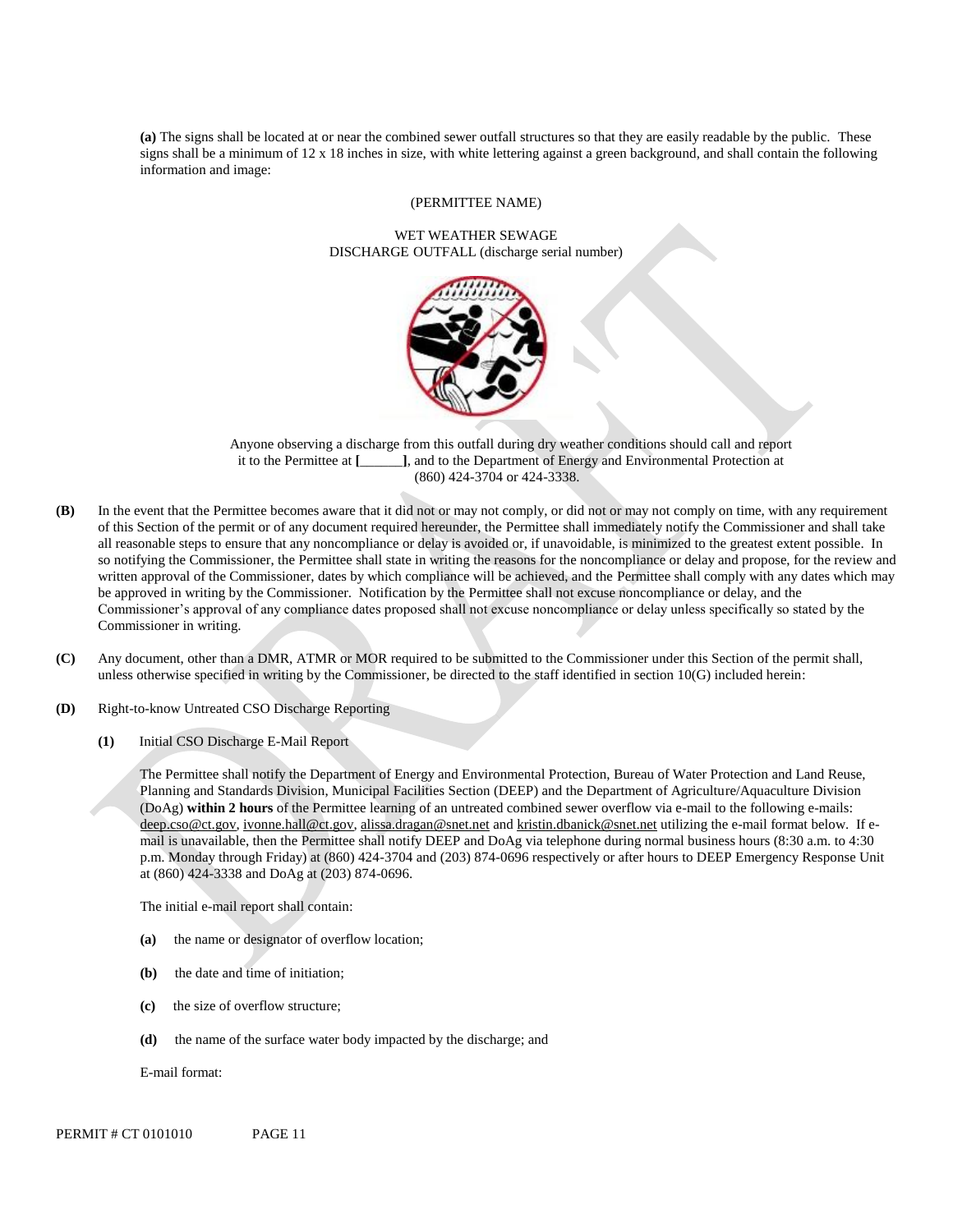Report of CSO activation: Regulator (NAME OR DESIGNATION) located in (TOWN/CITY) activated on (DATE) at approximately (TIME). This is a (SIZE) regulator. (YOUR NAME & PHONE)

**(2)** Follow-Up Untreated CSO Discharge Written Report

 A written report shall be submitted to the Department of Energy and Environmental Protection, Bureau of Water Protection and Land Reuse, Planning and Standards Division, Municipal Facilities Section and the Department of Agriculture/Aquaculture Division at the addresses below **within five days** of the Permittee learning of each occurrence, or potential occurrence, of a combined sewer overflow of untreated sewage.

The follow-up written report shall contain:

- **()** the frequency and duration of the precipitation event and each discharge event;
- **()** an estimation of the volume and quality of the discharges; and
- **()** the names of the impacted receiving waters and any follow up completed by the WPCF.

Contact addresses: State of Connecticut State of Connecticut Department of Energy and Environmental Protection Department of Agriculture/ Bureau of Water Protection and Land Reuse Aquaculture Division Planning and Standards Division P.O. Box 97 79 Elm Street Milford, CT 06460 Hartford, Connecticut 06106-5127 **]**

# **SECTION 10: COMPLIANCE SCHEDULES**

**(A)** CSO Monitoring Plan

Within 180 days of the issuance of the permit, the Permittee shall submit to the Commissioner in writing a plan to strategically monitor combined sewer discharge(s) at all combined sewer outfalls within the permitted system with a schedule to implement the monitoring plan within one year of DEEP approval.

**(B)** Annual CSO Monitoring Report

 After approval of a CSO Monitoring Plan, annually, on or before October 31st, the Permittee shall submit an Annual CSO Monitoring Report on a form and in a manner prescribed by the Commissioner, including the results of all monitoring from the previous calendar year for each combined sewer outfall.

The Annual CSO Monitoring Report shall include the following information:

- **(1)** a list of open CSO structures in the system including name/designation, location, size of structure and their receiving waters;
- **(2)** a list of CSO structures in the system that were sealed including name/designation, location, size of structure, their receiving waters, and the physical method used to seal that CSO which has been approved by the Commissioner;
- **(3)** the date, time, and duration of each precipitation event resulting in a discharge;
- **(4)** the date, time, duration, and estimation of volume for each discharge event for each CSO structure;
- **(5)** monthly CSO inspection forms for all CSO structures/regulators, pumping stations and tidegates, which also verify the existence of identification signs for all combined sewer outfall structures as required by the Commissioner.
- **(6)** a list of Best Management Practices (BMPs) that have been used to reduce the impact of existing CSO's on the receiving waters; and
- **(7)** a summary of upcoming mitigation efforts for the next 5 years.
- **(C)** The Permittee shall achieve the final water quality-based effluent limits for **Enterococci** for DSN 001-1 established in Section 5 of this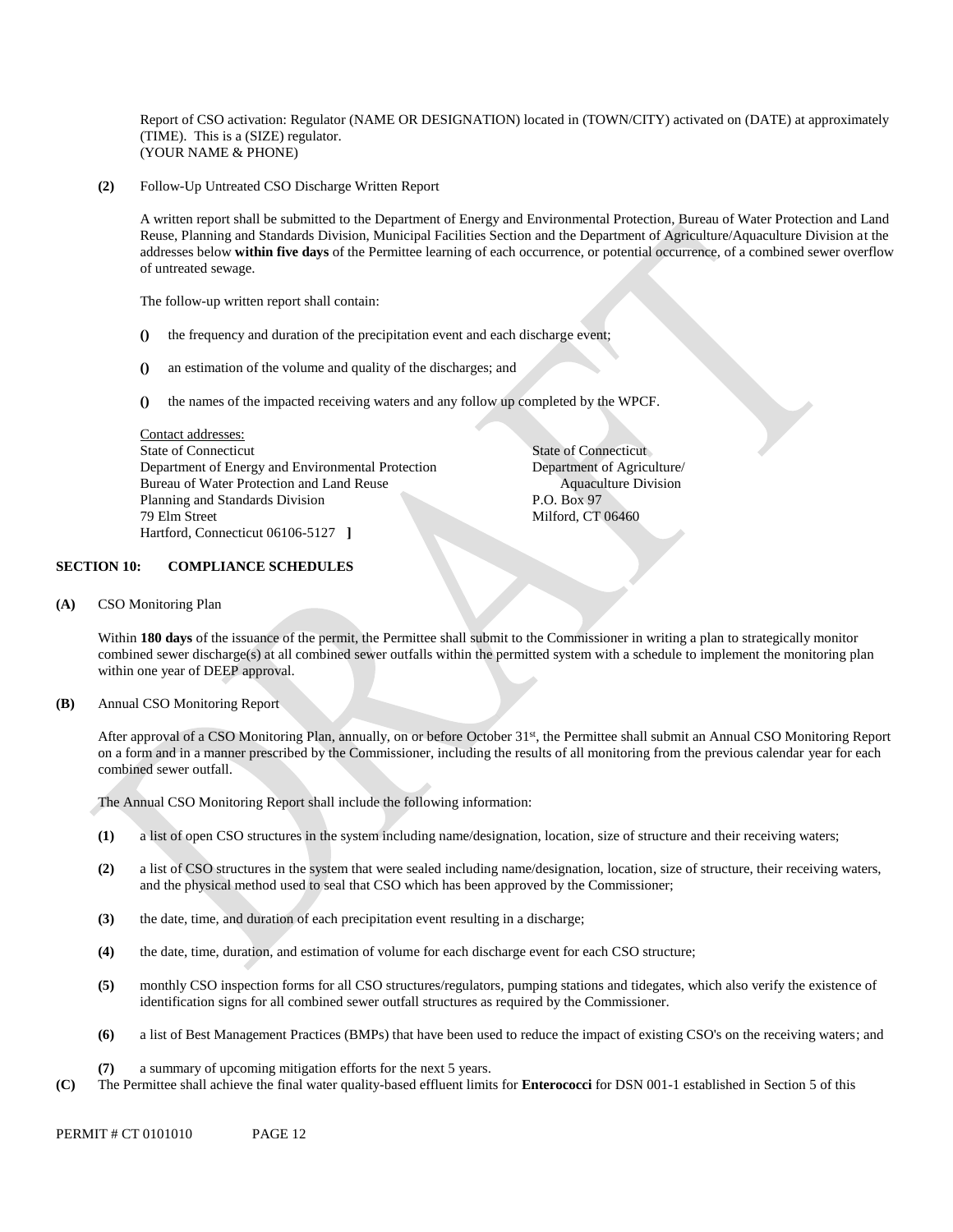permit, in accordance with the following:

- **(1)** No later than **May 1, 2016,** the Permittee shall comply with the requirements in Table A of this permit for **Enterococci**. Within fifteen days after completing such actions, the Permittee shall certify to the Commissioner in writing that the actions have been completed as approved by the Commissioner.
- **(D)** The Permittee shall use best efforts to submit to the Commissioner all documents required by this Section of the permit in a complete and approvable form. If the Commissioner notified the Permittee that any document or other action is deficient, and does not approve it with conditions or modifications, it is deemed disapproved, and the Permittee shall correct the deficiencies and resubmit it within the time specified by the Commissioner or, if no time is specified by the Commissioner, within thirty days of the Commissioner's notice of deficiencies. In approving any document or other action under this Compliance Schedule, the Commissioner may approve the document or other action as submitted or performed or with such conditions or modifications as the Commissioner deems necessary to carry out the purposes of this Section of the permit. Nothing in this paragraph shall excuse noncompliance or delay.
- **(E)** Dates. The date of submission to the Commissioner of any document required by this section of the permit shall be the date such document is received by the Commissioner. The date of any notice by the Commissioner under this section of the permit, including but not limited to notice of approval or disapproval of any document or other action, shall be the date such notice is personally delivered or the date three days after it is mailed by the Commissioner, whichever is earlier. Except as otherwise specified in this permit, the word "day" as used in this Section of the permit means calendar day. Any document or action which is required by this Section only of the permit, to be submitted, or performed, by a date which falls on, Saturday, Sunday, or, a Connecticut or federal holiday, shall be submitted or performed on or before the next day which is not a Saturday, Sunday, or Connecticut or federal holiday.
- **(F)** Notification of noncompliance. In the event that the Permittee becomes aware that it did not or may not comply, or did not or may not comply on time, with any requirement of this Section of the permit or of any document required hereunder, the Permittee shall immediately notify the Commissioner and shall take all reasonable steps to ensure that any noncompliance or delay is avoided or, if unavoidable, is minimized to the greatest extent possible. In so notifying the Commissioner, the Permittee shall state in writing the reasons for the noncompliance or delay and propose, for the review and written approval of the Commissioner, dates by which compliance will be achieved, and the Permittee shall comply with any dates which may be approved in writing by the Commissioner. Notification by the Permittee shall not excuse noncompliance or delay, and the Commissioner's approval of any compliance dates proposed shall not excuse noncompliance or delay unless specifically so stated by the Commissioner in writing.
- **(G)** Notice to Commissioner of changes. Within fifteen days of the date the Permittee becomes aware of a change in any information submitted to the Commissioner under this Section of the permit, or that any such information was inaccurate or misleading or that any relevant information was omitted, the Permittee shall submit the correct or omitted information to the Commissioner.
- **(H)** Submission of documents. Any document, other than a DMR, ATMR or MOR required to be submitted to the Commissioner under this Section of the permit shall, unless otherwise specified in writing by the Commissioner, be directed to:

Ann Straut, Sanitary Engineer 3 Department of Energy and Environmental Protection Bureau of Water Protection and Land Reuse, Planning and Standards Division 79 Elm Street Hartford, Connecticut 06106-5127

This permit is hereby issued on

Betsey Wingfield Bureau Chief Bureau of Water Protection and Land Reuse

\_\_\_\_\_\_\_\_\_\_\_\_\_\_\_\_\_\_\_\_\_\_\_\_\_\_\_\_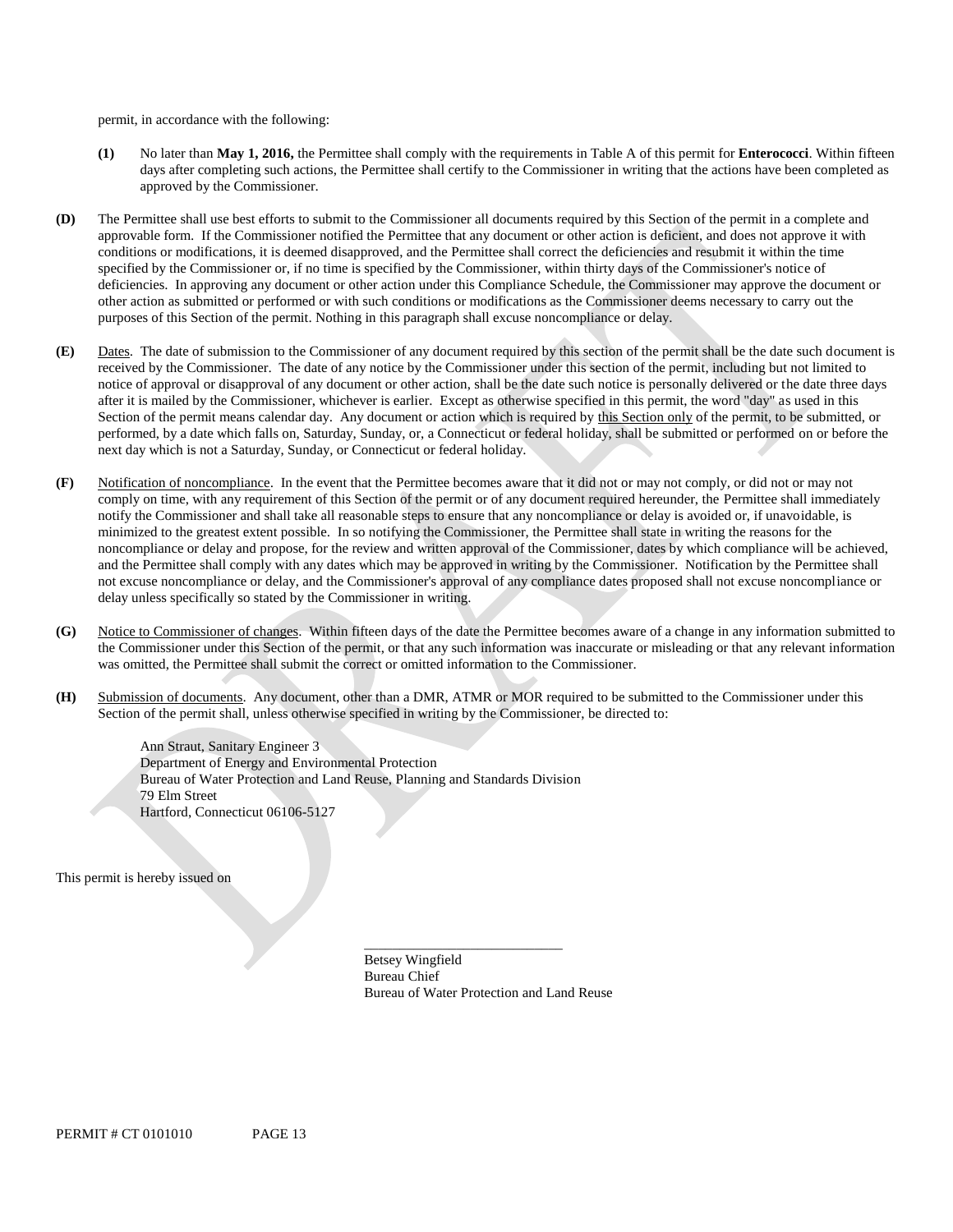# ATTACHMENT 1

Tables A through G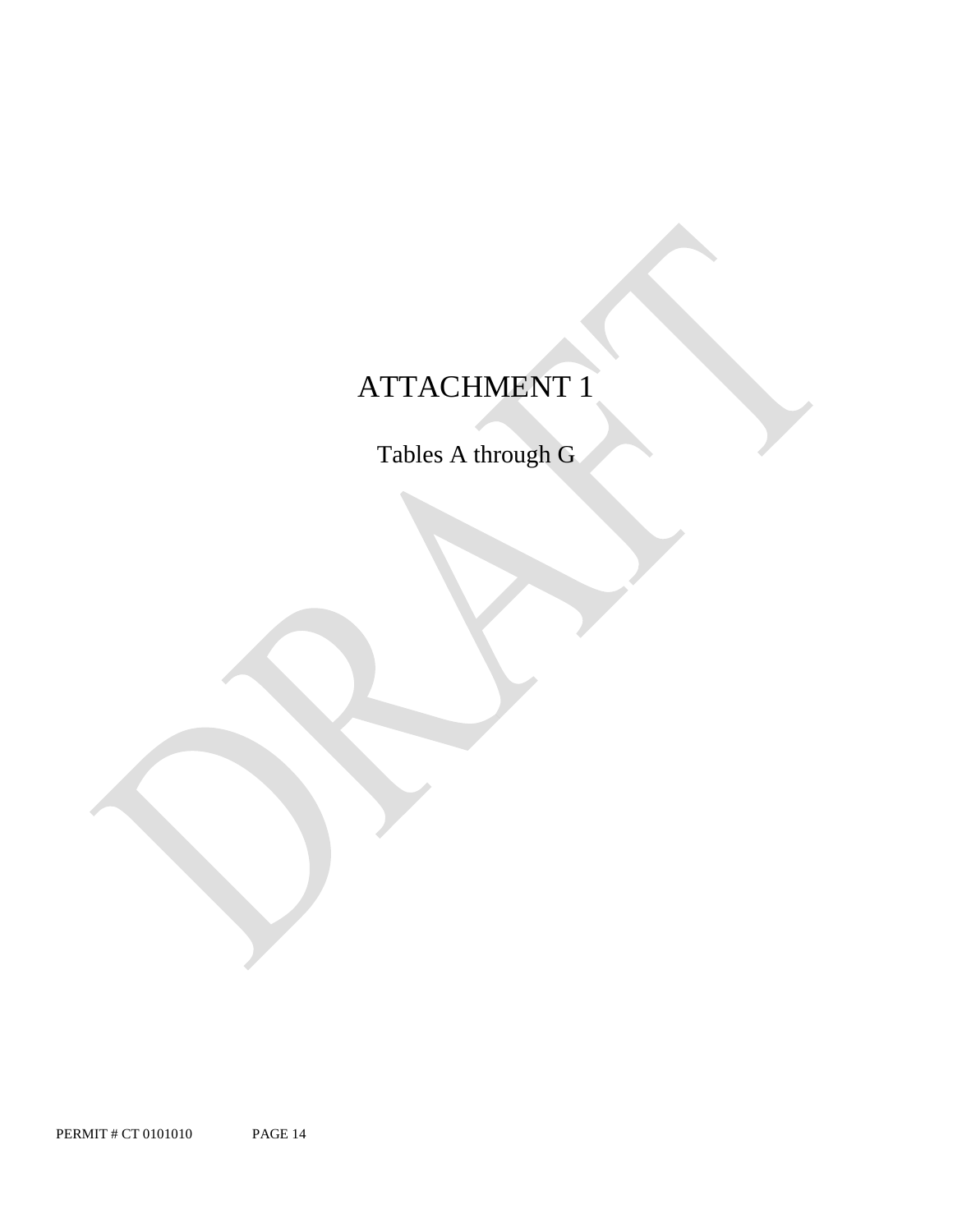# **TABLE A**

| Discharge Serial Number (DSN): 001-1<br>Monitoring Location: 1             |                                                            |                                    |                                         |                         |                                             |                                                                           |                        |                              |                              |                                            |
|----------------------------------------------------------------------------|------------------------------------------------------------|------------------------------------|-----------------------------------------|-------------------------|---------------------------------------------|---------------------------------------------------------------------------|------------------------|------------------------------|------------------------------|--------------------------------------------|
| <b>Wastewater Description: Sanitary Sewage</b>                             |                                                            |                                    |                                         |                         |                                             |                                                                           |                        |                              |                              |                                            |
| Monitoring Location Description: Final Effluent                            |                                                            |                                    |                                         |                         |                                             |                                                                           |                        |                              |                              |                                            |
| Allocated Zone of Influence (ZOI): 293.5cfs                                |                                                            |                                    |                                         |                         | In-stream Waste Concentration (IWC): 5.95 % |                                                                           |                        |                              |                              |                                            |
|                                                                            |                                                            |                                    |                                         |                         | <b>FLOW/TIME BASED MONITORING</b>           | <b>INSTANTANEOUS</b><br><b>MONITORING</b>                                 |                        |                              | <b>REPORT</b><br><b>FORM</b> | <b>Minimum</b><br>Level                    |
| <b>PARAMETER</b>                                                           | <b>Units</b>                                               | Average<br><b>Monthly</b><br>Limit | <b>Maximum</b><br><b>Daily</b><br>Limit | <b>Sample</b><br>Freq.  | <b>Sample</b><br>type                       | <b>Instantaneous</b><br>Limit or<br><b>Required</b><br>$\textbf{Range}^3$ | <b>Sample</b><br>Freq. | <b>Sample</b><br><b>Type</b> |                              | <b>Analysis</b><br>See<br><b>Section 6</b> |
| Alkalinity                                                                 | mg/1                                                       | <b>NA</b>                          | NA                                      | NR                      | NA                                          | ------                                                                    | Monthly                | Grab                         | <b>MOR</b>                   |                                            |
| Biochemical Oxygen Demand (5 day) $^{1/5}$ , See remarks D<br>and E below. | mg/1                                                       | $30 \text{ mg}/l$                  | $50$ mg/l                               | $3$ /week               | Daily Composite                             | <b>NA</b>                                                                 | NR                     | <b>NA</b>                    | <b>DMR/MOR</b>               |                                            |
| Chlorine, Total Residual <sup>5</sup> See remark A below.                  | mg/1                                                       | 0.05 <sup>4</sup>                  | 0.10 <sup>4</sup>                       | 4/ Work Day             | Grab                                        | 0.20                                                                      | 4/ Work Day            | Grab                         | <b>DMR/MOR</b>               | $\ast$                                     |
| Copper, Total                                                              | kg/d                                                       | 2.514                              | 6.781                                   | Weekly                  | Daily Composite                             | NA                                                                        | NA                     | <b>NA</b>                    | <b>DMR/MOR</b>               | $\ast$                                     |
| Fecal coliform $5$ See remark E below.                                     | Colonies per100 ml                                         | <b>NA</b>                          | NA                                      | <b>NR</b>               | NA                                          | see remark (B)<br>below                                                   | $3$ /week              | Grab                         | <b>DMR/MOR</b>               |                                            |
| Fecal coliform <sup>5</sup> See remark E below.                            | Percent of samples<br>exceeding 260<br>colonies per 100 ml | <b>NA</b>                          | NA                                      | NR                      | NA                                          | <10                                                                       | $3$ /week              | Grab                         | <b>DMR/MOR</b>               |                                            |
| Enterococci $5/6$ See remark C below                                       | Colonies per100 ml                                         | <b>NA</b>                          | NA                                      | <b>NR</b>               | NA                                          | 500                                                                       | $3$ /week              | Grab                         | <b>DMR/MOR</b>               |                                            |
| Flow                                                                       | <b>MGD</b>                                                 | -------                            | ------                                  | Continuous <sup>2</sup> | Average Daily Flow                          | <b>NA</b>                                                                 | NR                     | <b>NA</b>                    | <b>DMR/MOR</b>               |                                            |
| Nitrogen, Ammonia (total as N)                                             | mg/1                                                       | <b>NA</b>                          | ------                                  | Monthly                 | Daily Composite                             | <b>NA</b>                                                                 | <b>NR</b>              | <b>NA</b>                    | <b>DMR/MOR</b>               |                                            |
| Nitrogen, Nitrate (total as N)                                             | mg/1                                                       | NA                                 | ------                                  | Monthly                 | Daily Composite                             | <b>NA</b>                                                                 | <b>NR</b>              | <b>NA</b>                    | <b>MOR</b>                   |                                            |
| Nitrogen, Nitrite (total as N)                                             | mg/1                                                       | NA                                 | ------                                  | Monthly                 | Daily Composite                             | NA                                                                        | NR                     | <b>NA</b>                    | <b>MOR</b>                   |                                            |
| Nitrogen, Total Kjeldahl                                                   | mg/1                                                       | NA                                 | ------                                  | Monthly                 | Daily Composite                             | NA                                                                        | NR                     | <b>NA</b>                    | <b>MOR</b>                   |                                            |
| Nitrogen, Total                                                            | mg/1                                                       | <b>NA</b>                          | ------                                  | Monthly                 | Daily Composite                             | <b>NA</b>                                                                 | NR                     | <b>NA</b>                    | <b>MOR</b>                   |                                            |
| Nitrogen, Total                                                            | lbs/day                                                    | <b>NA</b>                          | ------                                  | Monthly                 | Daily Composite                             | <b>NA</b>                                                                 | NR                     | <b>NA</b>                    | <b>MOR</b>                   |                                            |
| Oxygen, Dissolved                                                          | mg/1                                                       | <b>NA</b>                          | <b>NA</b>                               | <b>NR</b>               | NA                                          | ------                                                                    | Work Day               | Grab                         | <b>MOR</b>                   |                                            |
| pH                                                                         | S.U.                                                       | NA                                 | <b>NA</b>                               | <b>NR</b>               | NA                                          | $6 - 9$                                                                   | Work Day               | Grab                         | <b>DMR/MOR</b>               |                                            |
| Phosphate, Ortho                                                           | mg/1                                                       | NA                                 | ------                                  | Monthly                 | Daily Composite                             | <b>NA</b>                                                                 | NR                     | <b>NA</b>                    | <b>MOR</b>                   |                                            |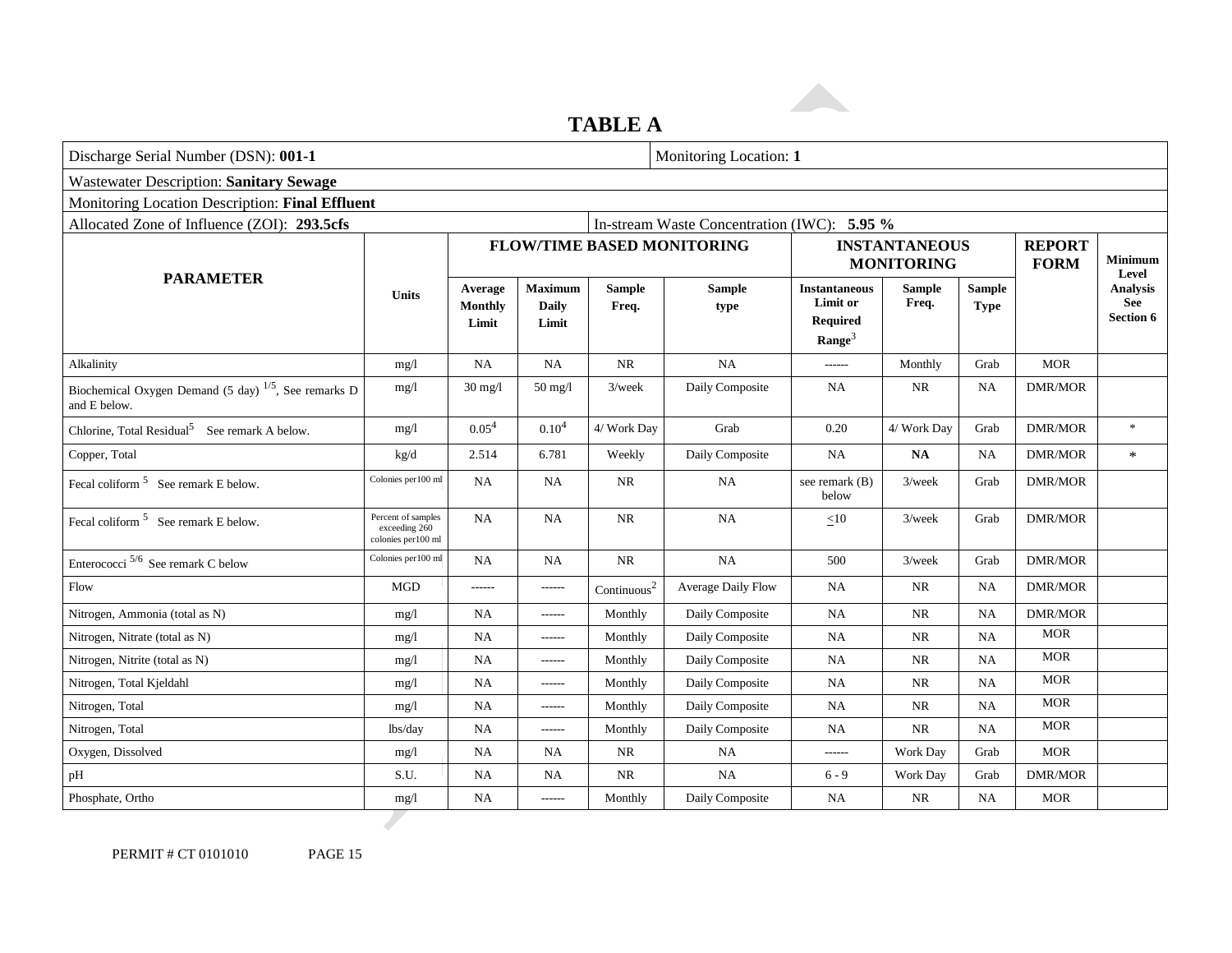| Phosphorus, Total                                                  | mg/                   | NA                | -------           | Monthly | Daily Composite | NA            | <b>NR</b> | NA        | DMR/MOR |  |
|--------------------------------------------------------------------|-----------------------|-------------------|-------------------|---------|-----------------|---------------|-----------|-----------|---------|--|
| Solids, Settleable                                                 | m!/l                  | <b>NA</b>         | NA                | NR.     | NA              | $- - - - - -$ | Work Day  | Grab      | MOR     |  |
| Solids, Total Suspended <sup>1/5</sup> , See remarks D and F below | mg/1                  | $30 \text{ mg}/1$ | $50 \text{ mg}/l$ | 3/Week  | Daily Composite | NA            | <b>NA</b> | <b>NA</b> | DMR/MOR |  |
| Temperature                                                        | $\sigma_{\mathbf{E}}$ | <b>NA</b>         | <b>NA</b>         | NR      | NA              | $- - - - - -$ | Work Day  | Grab      | MOR     |  |
| Turbidity                                                          | <b>NTU</b>            | NA                | NA                | NR      | NA              | $- - - - - -$ | Work Day  | Grab      | MOR     |  |

#### **TABLE A – CONDITIONS**

#### **Footnotes:**

<sup>1</sup> The discharge shall not exceed an average monthly 30 mg/l or a maximum daily 50 mg/l. The Maximum Daily Limit of 50.0 mg/l BOD<sub>5</sub> and 50.0 mg/l Total Suspended Solids are waived during periods when the facility is treating dilute influent due to storm runoff collected by the Combined Sewer System causing influent flows to exceed 24 MGD and the permittee shall report the maximum daily discharge concentration for BOD<sub>5</sub> and TSS when the permittee is not treating dilute influent due to storm runoff collected by the Combined Sewer System causing influent flows to exceed 24 MGD. The Permittee shall state on the monthly Discharge Monitoring Reports and MOR's when storm induced flows occur.

<sup>2</sup> The Permittee shall record and report on the monthly operating report the minimum, maximum and total flow for each day of discharge and the average daily flow for each sampling month. The Permittee shall report, on the discharge monitoring report, the average daily flow and maximum daily flow for each sampling month.

**<sup>3</sup>** The instantaneous limits in this column are maximum limits.

<sup>4</sup> The Maximum Daily Concentration to be reported shall be determined by mathematically averaging the results of the four grab samples required above. The Average Monthly Concentration shall be determined by mathematically averaging the results of the Maximum Daily Concentrations required above.

<sup>5</sup> When the influent flows exceed 24 MGD due to storm events the Permittee may bypass secondary biological treatment only those flows over 24 MGD. Those bypassed flows over 24 MGD shall be treated to a minimum of primary treatment and disinfection. In addition to Table A requirements, during bypass events these parameters shall be sampled daily during the event in accordance with Table A-1 below.

<sup>6</sup> During the period beginning after the implementation of Enterococci monitoring, but beginning no later than May 1, 2016, lasting until expiration, the discharge shall also not exceed and shall otherwise conform to the specific terms and conditions listed.

#### **Remarks:**

**(A)** Chlorine disinfection shall be utilized year-round.

**(B)** The geometric mean of the Fecal coliform bacteria values for the effluent samples collected in a period of a calendar month shall not exceed 88 per 100 milliliters.

**(C)** The geometric mean of the Enterococci bacteria values for the effluent samples collected in a period of a calendar month shall not exceed 35 per 100 milliliters.

**(D)** The Average Weekly discharge Limitation for BOD<sub>5</sub> and Total Suspended Solids shall be 1.5 times the Average Monthly Limit listed above.

**(E)** In addition to the discharge limits included herein, the following conditions shall apply with the exception of during bypass events due to storm-induced flows exceeding **24** MGD:

- **(i)** Biochemical Oxygen Demand shall not exceed 50 mg/l on a 6 consecutive hour average.
- **(ii)** Total Suspended Solids content shall not exceed 50 mg/l on a 6 consecutive hour average.
- **(iii)** Fecal Coliform content shall not exceed:
	- **(a)** 800 per 100 ml on a 6 consecutive hour geometric mean.
	- **(b)** No sample may contain more than 2,400 per 100 ml.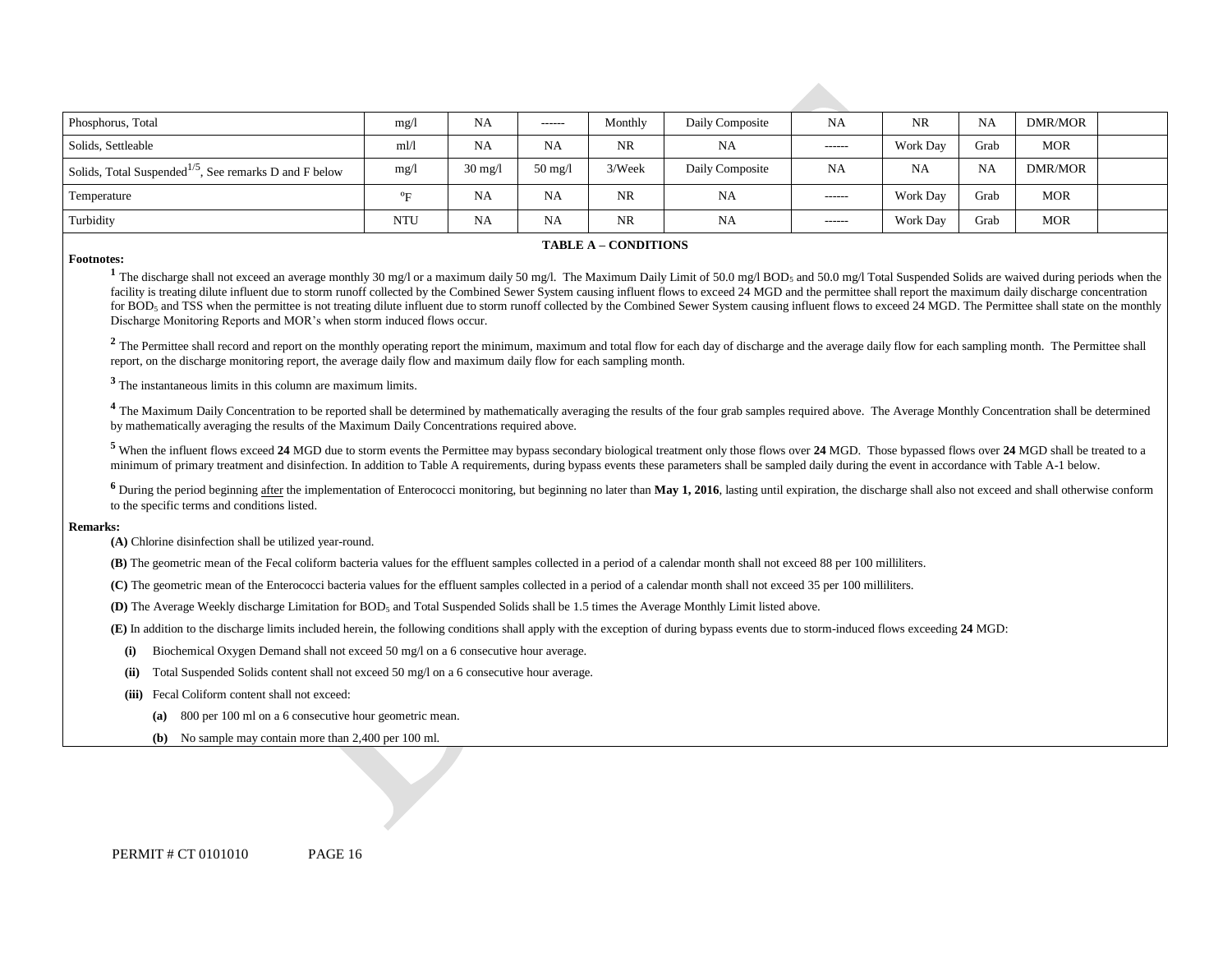# **TABLE A-1**

| Discharge Serial Number: 001-1 (B)                                                       |              |                                 | Monitoring Location: 8               |                                   |                    |                                                 |                                                     |                       |                          |
|------------------------------------------------------------------------------------------|--------------|---------------------------------|--------------------------------------|-----------------------------------|--------------------|-------------------------------------------------|-----------------------------------------------------|-----------------------|--------------------------|
| Wastewater Description: Final effluent during secondary treatment bypass events          |              |                                 |                                      |                                   |                    |                                                 |                                                     |                       |                          |
| Monitoring Location Description: Final Effluent during secondary treatment bypass events |              |                                 |                                      |                                   |                    |                                                 |                                                     |                       |                          |
|                                                                                          |              |                                 |                                      | <b>FLOW/TIME BASED MONITORING</b> |                    |                                                 | <b>INSTANTANEOUS MONITORING</b>                     |                       |                          |
| <b>PARAMETER</b>                                                                         | <b>Units</b> | Average<br><b>Monthly Limit</b> | <b>Maximum</b><br><b>Daily Limit</b> | <b>Sample Frequency</b>           | <b>Sample Type</b> | <b>Instantaneous Limit</b><br>or Required Range | <b>Sample</b><br><b>Frequency</b>                   | <b>Sample</b><br>Type | <b>Reporting</b><br>form |
| BOD (5 day)                                                                              | mg/1         | <b>NA</b>                       | ------                               | Daily/event <sup>1, 3</sup>       | Daily Composite    | NA                                              | <b>NA</b>                                           | <b>NA</b>             | <b>DMR/MOR</b>           |
| Chlorine, Total Residual                                                                 | mg/1         | NA                              | <b>NA</b>                            | <b>NR</b>                         | <b>NA</b>          | ------                                          | Daily/event <sup>1, 3</sup>                         | Grab                  | <b>DMR/MOR</b>           |
| <b>Event Duration</b>                                                                    | Hours        | <b>NA</b>                       | $- - - - - -$                        | $\text{Continuous}^2$             | Time               | <b>NA</b>                                       | <b>NA</b>                                           | <b>NA</b>             | <b>DMR/MOR</b>           |
| <b>Fecal Coliform</b>                                                                    | per 100 ml   | <b>NA</b>                       | <b>NA</b>                            | NR                                | NA                 | ------                                          | Daily/event <sup>1, 3</sup>                         | Grab                  | <b>DMR/MOR</b>           |
| Enterococci <sup>4</sup>                                                                 | per 100 ml   | <b>NA</b>                       | <b>NA</b>                            | <b>NR</b>                         | <b>NA</b>          | ------                                          | Daily/event <sup>1, <math>\overline{3}</math></sup> | Grab                  | DMR/MOR                  |
| Flow                                                                                     | <b>MGD</b>   | <b>NA</b>                       | -------                              | $\text{Continuous}^2$             | Daily Flow         | NA                                              | <b>NA</b>                                           | NA                    | <b>DMR/MOR</b>           |

# Solids, Total Suspended mg/l na NA ------ Daily/event<sup>1, 3</sup> Daily Composite NA NA NA DMR/MOR **TABLE A-1 - CONDITIONS**

Footnotes:

<sup>1</sup> Sampling shall be performed each calendar day of the overflow event according to the measurement frequency specified. For composite samples, sampling shall be initiated after the first hour of the overflow event and end at the completion of the overflow event or until midnight of that calendar day. For overflow events that last into the next calendar day(s), sampling shall be terminated at midnight of the first day (labeled as Day 1), re-initiated and continued until the end of the overflow event or midnight of the next calendar day (labeled as Day 2) and so on until the end of the overflow event. Samples shall be flow proportional. Analysis for these parameters shall comply with the normal working schedule of the Facility's Laboratory and holding times per the most recently approved version of Standard Methods. For grab samples, sampling shall occur once per calendar day during the overflow event. Analysis for these parameters shall comply with the normal working schedule of the Facility's Laboratory and holding times per the most recently approved version of Standard Methods.

<sup>2</sup> When the facility is treating dilute influent due to storm runoff collected by the Combined Sewer System causing influent flows to the wastewater treatment plant to exceed 24 MGD, the Permittee is authorized to allow flows above 24 MGD to bypass secondary treatment facilities and be discharged as disinfected primary treated combined sewer wastewater.

<sup>3</sup> During short duration overflow events (less than one hour in duration) or during intermittent overflow events (with no one overflow exceeding one hour), this sampling requirement is waived.

<sup>4</sup> During the period beginning after the implementation of Enterococci monitoring, but beginning no later than **May 1, 2016**, lasting until expiration, the discharge shall conform to the specific terms and <sup>3</sup> During short du<br><sup>4</sup> During the peric<br>conditions listed.<br>narks - Apply to a

Remarks - Apply to all of Table A-1:

(a) Permit compliance for the average weekly discharge limitation in accordance with Table A will be based upon the supporting data from Table A and Table A-1.

(b) The Permittee shall make reasonable efforts to maximize the amount of flow receiving final secondary treatment consistent with achieving NPDES effluent limits at the final secondary effluent discharge as described in the Permit.

(c) There is no reporting required under Section 8(C) of this permit for discharges during these events.

(d) Total Residual Chlorine Limits are 0.2 - 1.5 mg/l.

(e) For any month with no overflow events, the Permittee shall enter on the DMR a No Data Indicator ("NODI") code "9" for Discharge Serial Number 001-1 (B).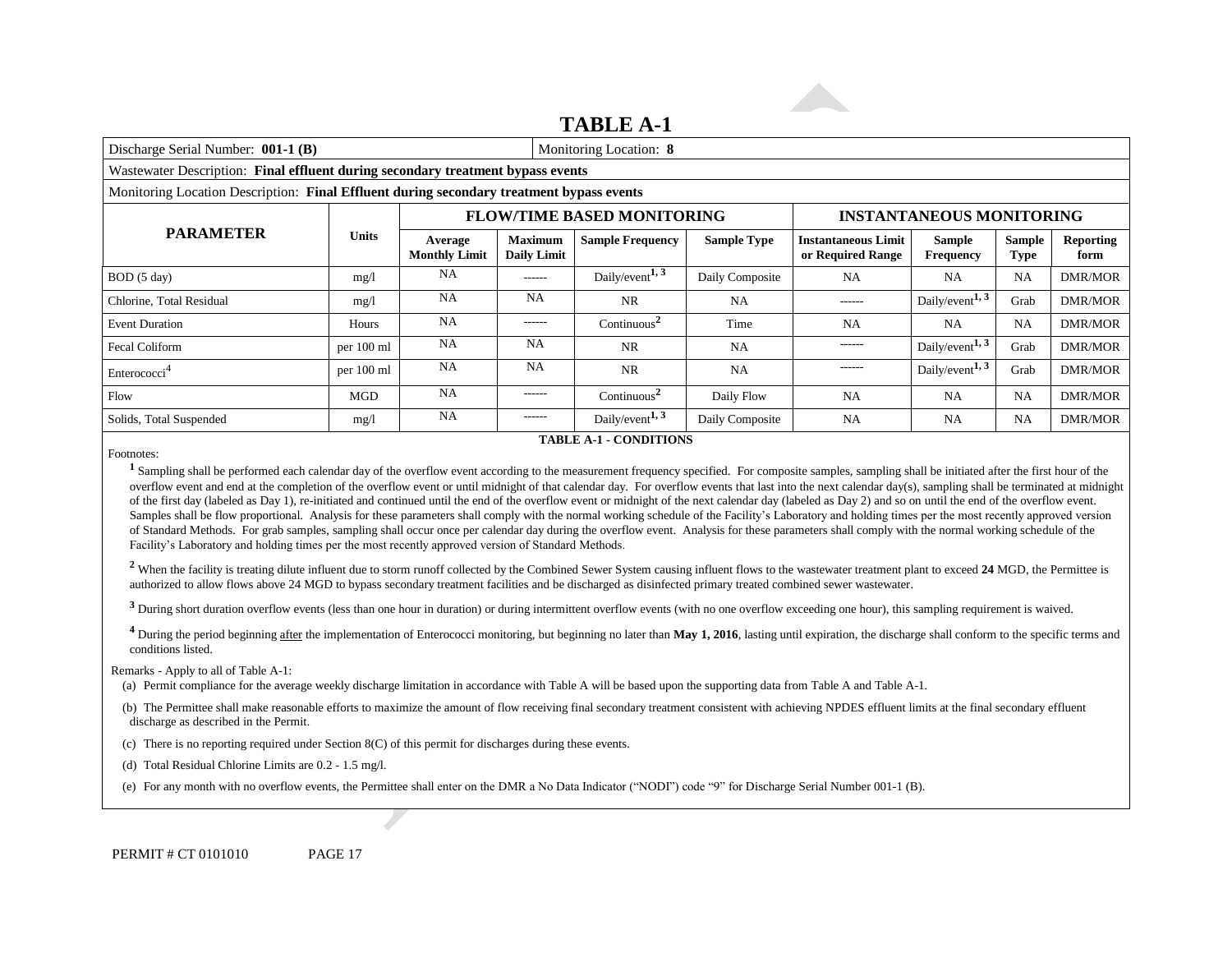# **TABLE B**

| <b>Wastewater Description: Sanitary Sewage</b>                                                                                                                                                                                                                                                                                                                                                                                                                                                                                                                                                                                                                                                                                                                               |                                   |  |                                                                                        |                         |                                                                                         |  |
|------------------------------------------------------------------------------------------------------------------------------------------------------------------------------------------------------------------------------------------------------------------------------------------------------------------------------------------------------------------------------------------------------------------------------------------------------------------------------------------------------------------------------------------------------------------------------------------------------------------------------------------------------------------------------------------------------------------------------------------------------------------------------|-----------------------------------|--|----------------------------------------------------------------------------------------|-------------------------|-----------------------------------------------------------------------------------------|--|
| Monitoring Location Description: Final Effluent                                                                                                                                                                                                                                                                                                                                                                                                                                                                                                                                                                                                                                                                                                                              |                                   |  |                                                                                        |                         |                                                                                         |  |
|                                                                                                                                                                                                                                                                                                                                                                                                                                                                                                                                                                                                                                                                                                                                                                              |                                   |  |                                                                                        |                         |                                                                                         |  |
|                                                                                                                                                                                                                                                                                                                                                                                                                                                                                                                                                                                                                                                                                                                                                                              | <b>FLOW/TIME BASED MONITORING</b> |  |                                                                                        |                         | <b>REPORT</b><br><b>FORM</b>                                                            |  |
| <b>Units</b>                                                                                                                                                                                                                                                                                                                                                                                                                                                                                                                                                                                                                                                                                                                                                                 |                                   |  | <b>Sample</b><br>Freq.                                                                 | <b>Sample</b><br>type   |                                                                                         |  |
| $%$ of<br>Influent                                                                                                                                                                                                                                                                                                                                                                                                                                                                                                                                                                                                                                                                                                                                                           |                                   |  | $3$ /week                                                                              | Calculated <sup>2</sup> | <b>DMR/MOR</b>                                                                          |  |
| $%$ of<br>Influent                                                                                                                                                                                                                                                                                                                                                                                                                                                                                                                                                                                                                                                                                                                                                           |                                   |  | $3$ /week                                                                              | Calculated <sup>2</sup> | <b>DMR/MOR</b>                                                                          |  |
|                                                                                                                                                                                                                                                                                                                                                                                                                                                                                                                                                                                                                                                                                                                                                                              |                                   |  |                                                                                        |                         |                                                                                         |  |
| <b>Footnotes:</b><br><sup>1</sup> The discharge shall be less than or equal to 15% of the average monthly influent BOD <sub>5</sub> and total suspended solids (Table E, Monitoring Location<br>G). The 15% provision is waived during periods when the facility is treating dilute influent due to storm runoff collected by the Combined Sewer<br>System causing influent flows to exceed 24 MGD. The Permittee shall enter on the DMR a No Data Indicator ("NODI") code "9" for BOD5 and<br>TSS average monthly minimum and state on the monthly Discharge Monitoring Reports and MOR's when exceedance of the 15% provision is due<br>to storm induced flows.<br><sup>2</sup> Calculated based on the average monthly results described in Table A. Removal efficiency = |                                   |  |                                                                                        |                         |                                                                                         |  |
|                                                                                                                                                                                                                                                                                                                                                                                                                                                                                                                                                                                                                                                                                                                                                                              |                                   |  | Average<br><b>Monthly</b><br><b>Minimum</b><br>85<br>85<br><b>TABLE B - CONDITIONS</b> | Monitoring Location: K  | In-stream Waste Concentration (IWC): 5.95 %<br>Inf.BOD or TSS-Effluent BOD or TSS X 100 |  |

<sup>2</sup> Calculated based on the average monthly results described in Table A. Removal efficiency =

Inf.BOD or TSS

<sup>3</sup> When the influent flows exceed **24** MGD due to storm events the Permittee may bypass secondary biological treatment. During bypass events these parameters shall be sampled daily during the event. During short duration bypass events (less than one hour in duration) or during intermittent bypass events (with no one bypass exceeding one hour), this sampling requirement is waived. For bypass events exceeding one hour and less than 24 hours in duration, sampling shall be performed each day of the event according to the measurement frequency specified. If a bypass event covers all or part of three calendar days, the Permittee shall take three daily composite samples for BOD<sub>5</sub> and TSS, initiating samples at the start of the bypass event and each subsequent calendar day and terminating samples at the end of the calendar day or at the end of the bypass event. Samples shall be flow proportional.

**Remarks** - Apply to all of Table B:

(a) Once the permittee commences reporting through NetDMR, a copy of the MOR detailing each wet weather event shall be uploaded into NetDMR.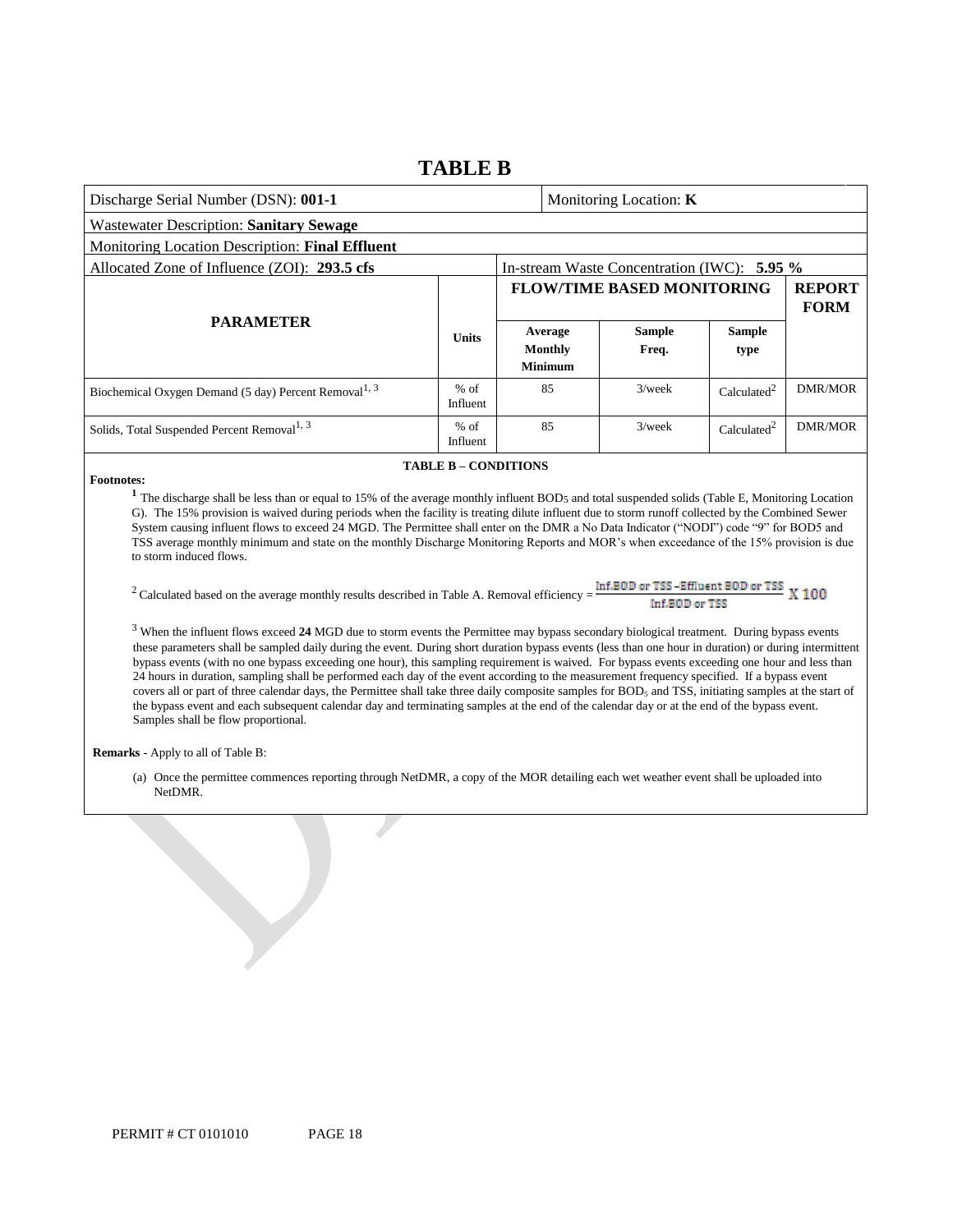| Discharge Serial Number (DSN): 001-1                               |                           |                                         | Monitoring Location: T                      |                              |                          |                                                          |  |
|--------------------------------------------------------------------|---------------------------|-----------------------------------------|---------------------------------------------|------------------------------|--------------------------|----------------------------------------------------------|--|
| Wastewater Description: Sanitary Sewage                            |                           |                                         |                                             |                              |                          |                                                          |  |
| Monitoring Location Description: Final Effluent                    |                           |                                         |                                             |                              |                          |                                                          |  |
| Allocated Zone of Influence (ZOI): 293.5 cfs                       |                           |                                         | In-stream Waste Concentration (IWC): 5.95 % |                              |                          |                                                          |  |
| <b>PARAMETER</b>                                                   | Units                     | <b>Maximum</b><br><b>Daily</b><br>Limit | <b>Sampling</b><br><b>Frequency</b>         | <b>Sample</b><br><b>Type</b> | <b>Reporting</b><br>form | <b>Minimum</b><br><b>Level Analysis</b><br>See Section 6 |  |
| Aluminum. Total                                                    | mg/l                      |                                         | <b>Quarterly</b>                            | Daily Composite              | <b>ATMR/DMR</b>          |                                                          |  |
| Antimony, Total                                                    | mg/1                      | ------                                  | Quarterly                                   | Daily Composite              | <b>ATMR/DMR</b>          | ×                                                        |  |
| NOAEL Static 48Hr Acute D. Pulex <sup>1</sup>                      | $\%$<br>survival          |                                         | Quarterly                                   | Daily Composite              | <b>ATMR/DMR</b>          |                                                          |  |
| <b>NOAEL Static 48Hr Acute Pimephales</b><br>promelas <sup>1</sup> | $\frac{0}{0}$<br>survival |                                         | Quarterly                                   | Daily Composite              | <b>ATMR/DMR</b>          |                                                          |  |
| Arsenic, Total                                                     | mg/1                      | ------                                  | Quarterly                                   | Daily Composite              | <b>ATMR/DMR</b>          | ×                                                        |  |
| Beryllium, Total                                                   | mg/1                      | $---$                                   | Quarterly                                   | Daily Composite              | <b>ATMR/DMR</b>          | ×.                                                       |  |
| BOD <sub>5</sub>                                                   | mg/l                      | ------                                  | Quarterly                                   | Daily Composite              | <b>ATMR/DMR</b>          |                                                          |  |
| Cadmium, Total                                                     | mg/1                      | ------                                  | Quarterly                                   | Daily Composite              | <b>ATMR/DMR</b>          | $\ast$                                                   |  |
| Chromium, Hexavalent                                               | mg/1                      | ------                                  | Quarterly                                   | Daily Composite              | <b>ATMR/DMR</b>          | $\ast$                                                   |  |
| Chromium, Total                                                    | mg/1                      | ------                                  | Quarterly                                   | Daily Composite              | <b>ATMR/DMR</b>          | ×                                                        |  |
| Chlorine, Total Residual                                           | mg/1                      | ------                                  | Quarterly                                   | Daily Composite              | <b>ATMR/DMR</b>          | $\ast$                                                   |  |
| Copper, Total                                                      | mg/l                      | ------                                  | Quarterly                                   | Daily Composite              | <b>ATMR/DMR</b>          | ×                                                        |  |
| Cyanide, Amenable                                                  | mg/1                      | ------                                  | Quarterly                                   | Daily Composite              | <b>ATMR/DMR</b>          |                                                          |  |
| Cyanide, Total                                                     | mg/1                      | ------                                  | Quarterly                                   | Daily Composite              | <b>ATMR/DMR</b>          | ×                                                        |  |
| Iron, Total                                                        | mg/1                      | ------                                  | Quarterly                                   | Daily Composite              | <b>ATMR/DMR</b>          | ×                                                        |  |
| Lead, Total                                                        | mg/1                      | ------                                  | Quarterly                                   | Daily Composite              | <b>ATMR/DMR</b>          | $\ast$                                                   |  |
| Mercury, Total                                                     | mg/1                      | ------                                  | Quarterly                                   | Daily Composite              | <b>ATMR/DMR</b>          | $\ast$                                                   |  |
| Nickel, Total                                                      | mg/1                      | ------                                  | Quarterly                                   | Daily Composite              | <b>ATMR/DMR</b>          | ×                                                        |  |
| Nitrogen, Ammonia (total as N)                                     | mg/1                      | ------                                  | Quarterly                                   | Daily Composite              | <b>ATMR/DMR</b>          |                                                          |  |
| Nitrogen, Nitrate, (total as N)                                    | mg/1                      | ------                                  | Quarterly                                   | Daily Composite              | <b>ATMR/DMR</b>          |                                                          |  |
| Nitrogen, Nitrite, (total as N)                                    | mg/1                      | ------                                  | Quarterly                                   | Daily Composite              | <b>ATMR/DMR</b>          |                                                          |  |
| Phosphorus, Total                                                  | mg/1                      | ------                                  | Quarterly                                   | Daily Composite              | <b>ATMR/DMR</b>          | $\ast$                                                   |  |
| Phenols, Total                                                     | mg/1                      | ------                                  | Quarterly                                   | Daily Composite              | <b>ATMR/DMR</b>          |                                                          |  |
| Selenium, Total                                                    | mg/1                      | ------                                  | Quarterly                                   | Daily Composite              | <b>ATMR/DMR</b>          | $\ast$                                                   |  |
| Silver, Total                                                      | mg/1                      | ------                                  | Quarterly                                   | Daily Composite              | ATMR/DMR                 | ×                                                        |  |
| Suspended Solids, Total                                            | mg/1                      | ------                                  | Quarterly                                   | Daily Composite              | <b>ATMR/DMR</b>          |                                                          |  |
| Thallium, Total                                                    | mg/1                      | ------                                  | Quarterly                                   | Daily Composite              | <b>ATMR/DMR</b>          | $\ast$                                                   |  |
| Zinc, Total                                                        | mg/1                      | ------                                  | Quarterly                                   | Daily Composite              | <b>ATMR/DMR</b>          | ×                                                        |  |

**TABLE C**

**TABLE C - CONDITIONS**

Remarks:<sup>1</sup>The results of the Toxicity Tests are recorded in % survival. The Permittee shall report % survival on the DMR based on criteria in Section 6(B) of this permit.

ATMR – Aquatic Toxicity Monitoring Report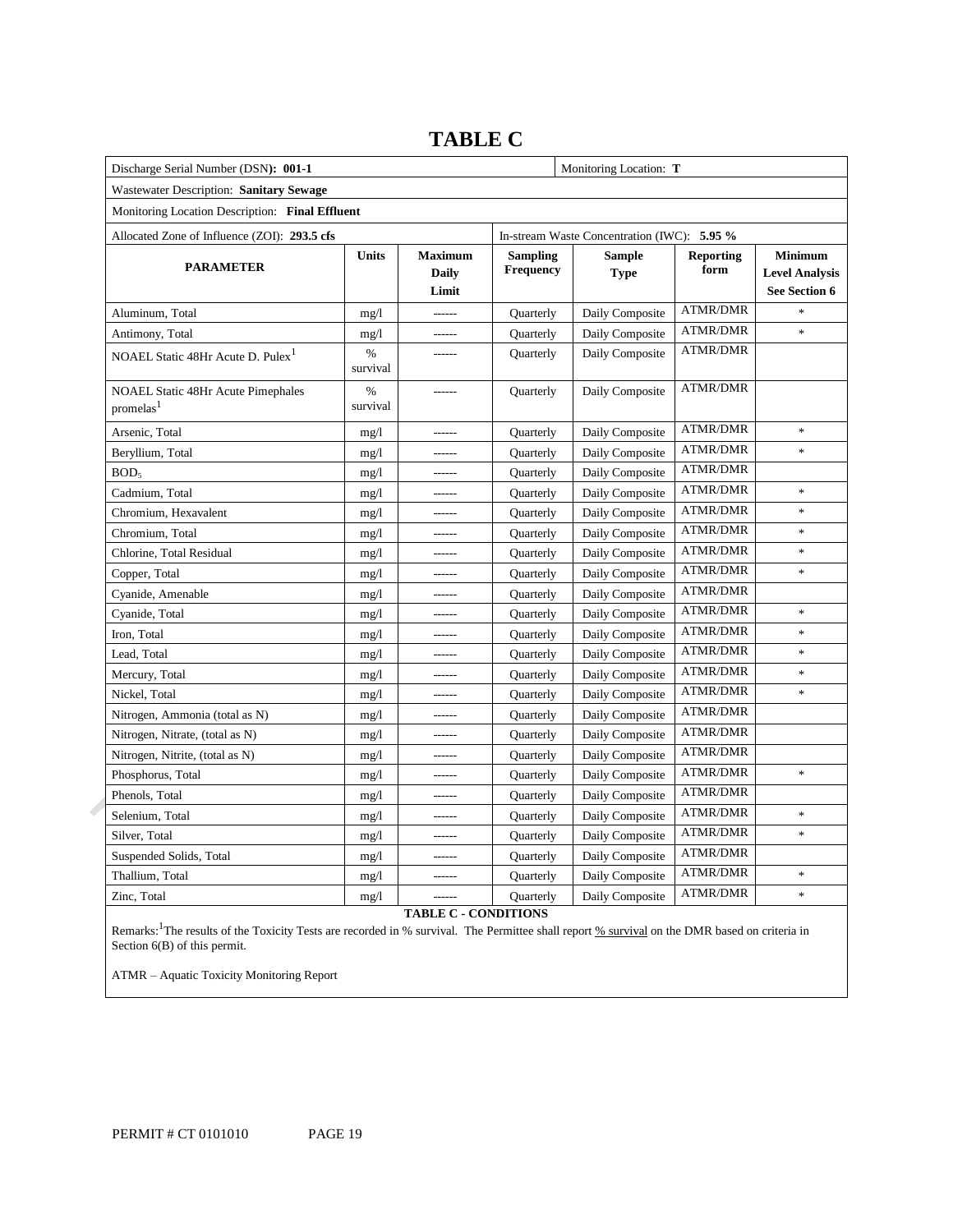# **TABLE D**

| Discharge Serial Number: 001-1<br>Monitoring Location: N |                             |  |                                 |                  |             |
|----------------------------------------------------------|-----------------------------|--|---------------------------------|------------------|-------------|
| Wastewater Description: Activated Sludge                 |                             |  |                                 |                  |             |
| Monitoring Location Description: Each Aeration Unit      |                             |  |                                 |                  |             |
|                                                          | <b>REPORTING FORMAT</b>     |  | <b>INSTANTANEOUS MONITORING</b> | <b>REPORTING</b> |             |
| <b>PARAMETER</b>                                         |                             |  | Sample Frequency                | Sample Type      | <b>FORM</b> |
| Oxygen, Dissolved                                        | High & low for each WorkDay |  | 4/WorkDay                       | Grab             | <b>MOR</b>  |
| Sludge Volume Index                                      | WorkDav                     |  | WorkDay                         | Grab             | <b>MOR</b>  |
| Mixed Liquor Suspended Solids                            | WorkDay                     |  | WorkDay                         | Grab             | <b>MOR</b>  |

# **TABLE E**

| Discharge Serial Number: 001-1            |                                         | Monitoring Location: G                |                                   |                                             |                                           |                              |                                 |
|-------------------------------------------|-----------------------------------------|---------------------------------------|-----------------------------------|---------------------------------------------|-------------------------------------------|------------------------------|---------------------------------|
|                                           | Wastewater Description: Sanitary Sewage |                                       |                                   |                                             |                                           |                              |                                 |
| Monitoring Location Description: Influent |                                         |                                       |                                   |                                             |                                           |                              |                                 |
| <b>PARAMETER</b>                          | <b>Units</b>                            | <b>DMR REPORTING</b><br><b>FORMAT</b> |                                   | <b>FLOW/TIME BASED</b><br><b>MONITORING</b> | <b>INSTANTANEOUS</b><br><b>MONITORING</b> |                              | <b>REPORTING</b><br><b>FORM</b> |
|                                           |                                         |                                       | <b>Sample</b><br><b>Frequency</b> | <b>Sample</b><br><b>Type</b>                | <b>Sample</b><br><b>Frequency</b>         | <b>Sample</b><br><b>Type</b> |                                 |
| Biochemical Oxygen Demand (5 day)         | mg/1                                    | Monthly average                       | 3/Week                            | Daily Composite                             | NA                                        | <b>NA</b>                    | DMR/MOR                         |
| Nitrogen, Ammonia (total as N)            | mg/1                                    |                                       | Monthly                           | Daily Composite                             | NA.                                       | <b>NA</b>                    | <b>MOR</b>                      |
| Nitrogen, Nitrate (total as N)            | mg/1                                    |                                       | Monthly                           | Daily Composite                             | NA                                        | NA                           | <b>MOR</b>                      |
| Nitrogen, Nitrite (total as N)            | mg/1                                    |                                       | Monthly                           | Daily Composite                             | NA                                        | <b>NA</b>                    | <b>MOR</b>                      |
| Nitrogen, Total Kjeldahl                  | mg/l                                    |                                       | Monthly                           | Daily Composite                             | NA                                        | <b>NA</b>                    | <b>MOR</b>                      |
| Nitrogen, Total                           | mg/1                                    |                                       | Monthly                           | Daily Composite                             | NA                                        | <b>NA</b>                    | <b>MOR</b>                      |
| Phosphate, Ortho                          | mg/1                                    |                                       | Monthly                           | Daily Composite                             | NA                                        | NA                           | <b>MOR</b>                      |
| Phosphorus, Total                         | mg/1                                    |                                       | Monthly                           | Daily Composite                             | NA                                        | <b>NA</b>                    | <b>MOR</b>                      |
| pH                                        | S.U.                                    |                                       | <b>NA</b>                         | <b>NA</b>                                   | Work Day                                  | Grab                         | <b>MOR</b>                      |
| Solids, Total Suspended                   | mg/1                                    | Monthly average                       | 3/Week                            | Daily Composite                             | <b>NA</b>                                 | NA                           | <b>DMR/MOR</b>                  |
| Temperature                               | $\mathrm{P}$                            |                                       | NA                                | <b>NA</b>                                   | Work Day                                  | Grab                         | <b>MOR</b>                      |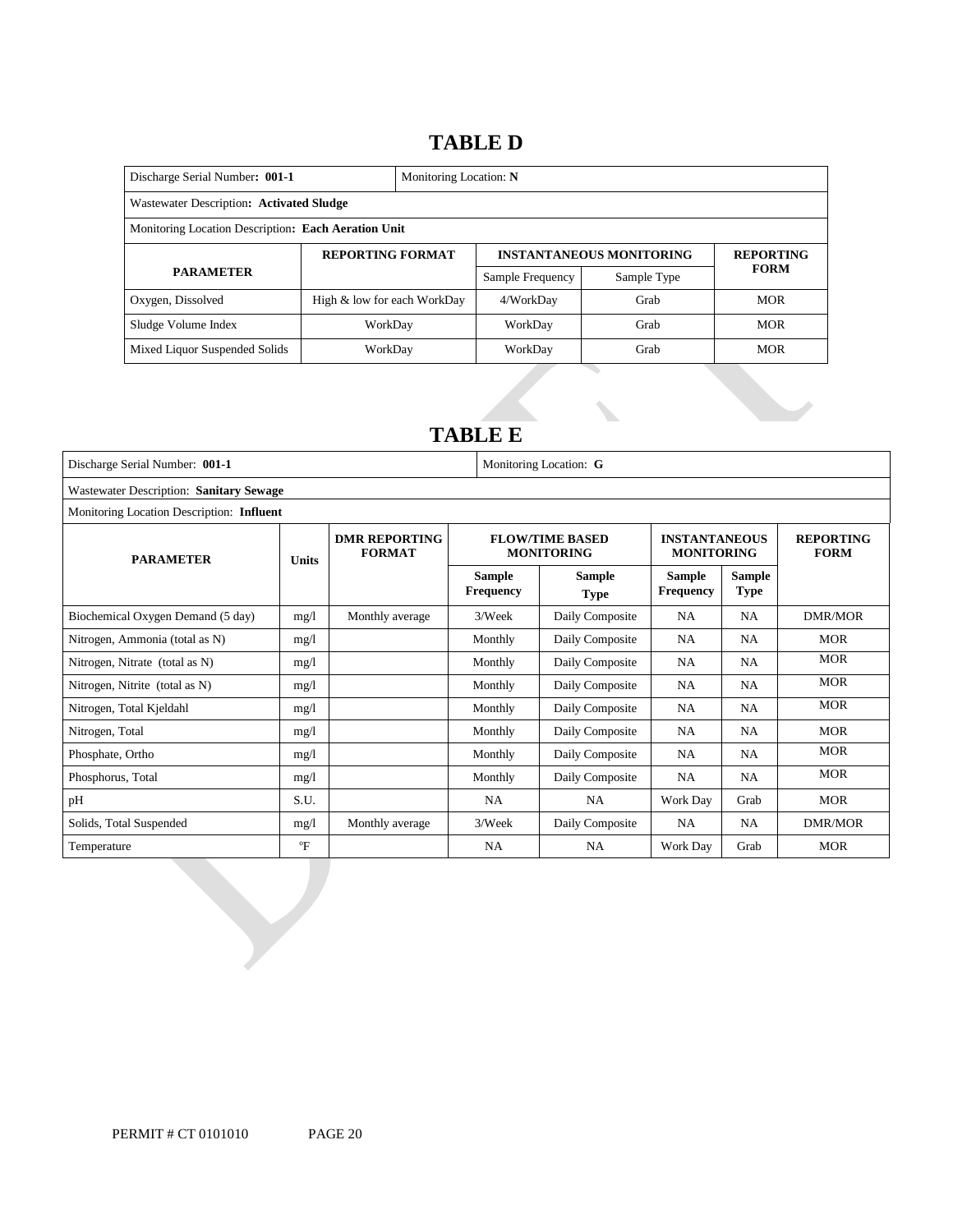# **TABLE F**

| Discharge Serial Number: 001-1                                        | Monitoring Location: P |                                   |                                   |                                             |                                   |                                           |            |
|-----------------------------------------------------------------------|------------------------|-----------------------------------|-----------------------------------|---------------------------------------------|-----------------------------------|-------------------------------------------|------------|
| Wastewater Description: Primary Effluent                              |                        |                                   |                                   |                                             |                                   |                                           |            |
| Monitoring Location Description: Primary Sedimentation Basin Effluent |                        |                                   |                                   |                                             |                                   |                                           |            |
| <b>PARAMETER</b><br><b>Units</b>                                      |                        | <b>REPORTING</b><br><b>FORMAT</b> |                                   | <b>TIME/FLOW BASED</b><br><b>MONITORING</b> |                                   | <b>INSTANTANEOUS</b><br><b>MONITORING</b> |            |
|                                                                       |                        |                                   | <b>Sample</b><br><b>Frequency</b> | <b>Sample</b><br><b>Type</b>                | <b>Sample</b><br><b>Frequency</b> | Sample type                               |            |
| Alkalinity, Total                                                     | mg/l                   |                                   | NA                                | <b>NA</b>                                   | Monthly                           | Grab                                      | <b>MOR</b> |
| Biochemical Oxygen Demand (5 day)                                     | mg/1                   | Monthly average                   | Weekly                            | Composite                                   | <b>NA</b>                         | NA                                        | <b>MOR</b> |
| Nitrogen, Ammonia (total as N)                                        | mg/1                   |                                   | Monthly                           | Composite                                   | <b>NA</b>                         | <b>NA</b>                                 | <b>MOR</b> |
| Nitrogen, Nitrate (total as N)                                        | mg/1                   |                                   | Monthly                           | Composite                                   | <b>NA</b>                         | <b>NA</b>                                 | <b>MOR</b> |
| Nitrogen, Nitrite (total as N)                                        | mg/1                   |                                   | Monthly                           | Composite                                   | <b>NA</b>                         | NA                                        | <b>MOR</b> |
| Nitrogen, Total Kjeldahl                                              | mg/l                   |                                   | Monthly                           | Composite                                   | <b>NA</b>                         | <b>NA</b>                                 | <b>MOR</b> |
| Nitrogen, Total                                                       | mg/1                   |                                   | Monthly                           | Composite                                   | NA                                | NA                                        | <b>MOR</b> |
| pH                                                                    | S.U.                   |                                   | NA                                | <b>NA</b>                                   | Monthly                           | Grab                                      | <b>MOR</b> |
| Solids, Total Suspended                                               | mg/1                   | Monthly average                   | Weekly                            | Composite                                   | <b>NA</b>                         | <b>NA</b>                                 | <b>MOR</b> |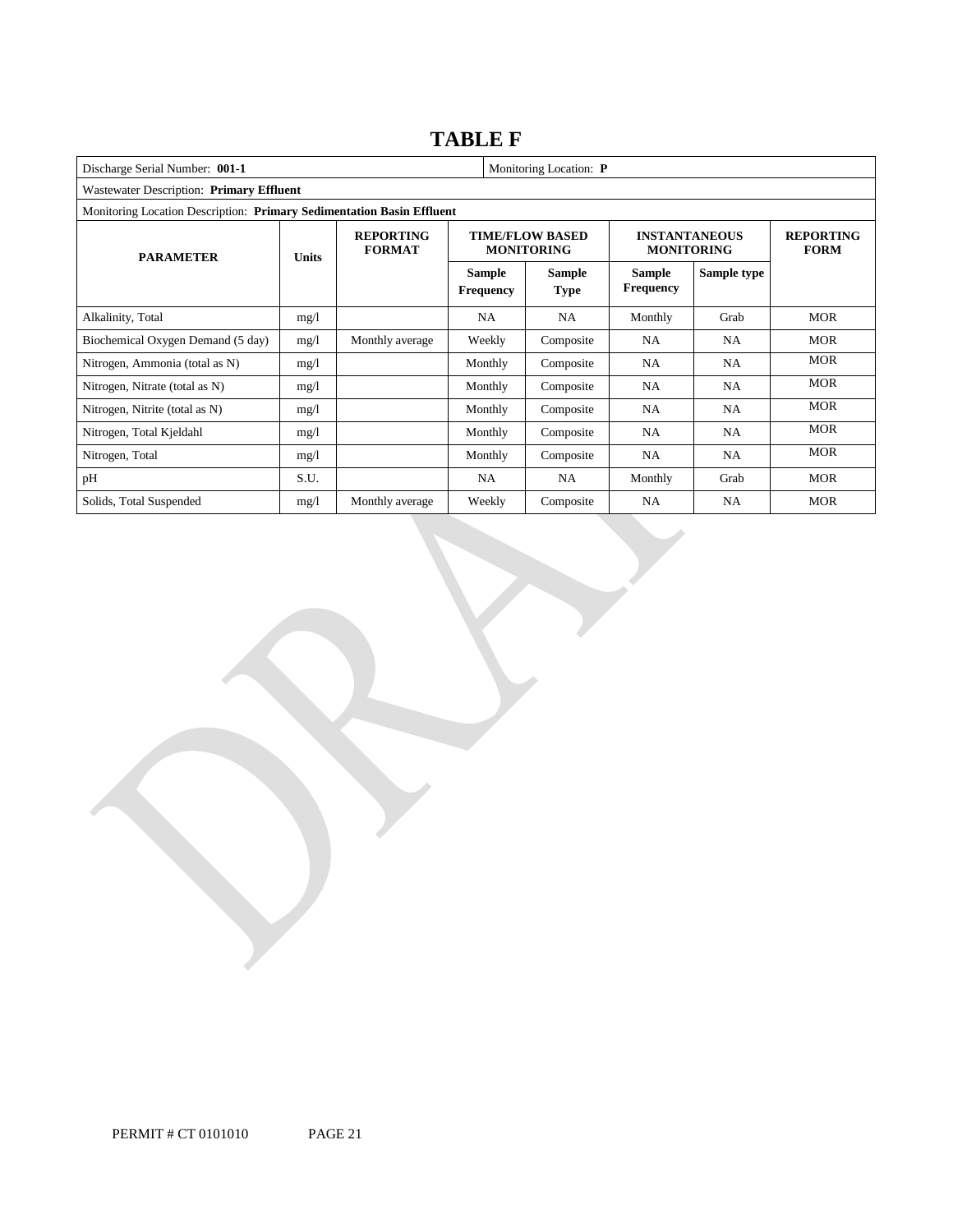| Discharge Serial Number: 001-1                      | Monitoring Location: SL           |                       |            |  |  |  |
|-----------------------------------------------------|-----------------------------------|-----------------------|------------|--|--|--|
| Wastewater Description: Thickened Sludge            |                                   |                       |            |  |  |  |
| Monitoring Location Description: At sludge draw off |                                   |                       |            |  |  |  |
| <b>PARAMETER</b>                                    | <b>INSTANTANEOUS MONITORING</b>   | <b>REPORTING FORM</b> |            |  |  |  |
|                                                     | <b>Units</b><br>Grab Sample Freq. |                       |            |  |  |  |
| Arsenic, Total                                      | mg/kg                             | Bi-monthly            | <b>DMR</b> |  |  |  |
| Beryllium, Total                                    | mg/kg                             | <b>Bi-monthly</b>     | <b>DMR</b> |  |  |  |
| Cadmium, Total                                      | mg/kg                             | Bi-monthly            | <b>DMR</b> |  |  |  |
| Chromium, Total                                     | mg/kg                             | <b>Bi-monthly</b>     | <b>DMR</b> |  |  |  |
| Copper, Total                                       | mg/kg                             | Bi-monthly            | <b>DMR</b> |  |  |  |
| Lead, Total                                         | mg/kg                             | Bi-monthly            | <b>DMR</b> |  |  |  |
| Mercury, Total                                      | mg/kg                             | <b>Bi-monthly</b>     | <b>DMR</b> |  |  |  |
| Nickel, Total                                       | mg/kg                             | <b>Bi-monthly</b>     | <b>DMR</b> |  |  |  |
| Nitrogen, Ammonia *                                 | mg/kg                             | Bi-monthly            | $DMR*$     |  |  |  |
| Nitrogen, Nitrate (total as N) *                    | mg/kg                             | Bi-monthly            | $DMR*$     |  |  |  |
| Nitrogen, Organic *                                 | mg/kg                             | Bi-monthly            | $DMR*$     |  |  |  |
| Nitrogen, Nitrite (total as N) *                    | mg/kg                             | <b>Bi-monthly</b>     | $DMR*$     |  |  |  |
| Nitrogen, Total *                                   | mg/kg                             | Bi-monthly            | $DMR*$     |  |  |  |
| pH *                                                | S.U.                              | Bi-monthly            | $DMR*$     |  |  |  |
| Polychlorinated Biphenyls                           | mg/kg                             | Bi-monthly            | <b>DMR</b> |  |  |  |
| Solids, Fixed                                       | $\%$                              | <b>Bi-monthly</b>     | <b>DMR</b> |  |  |  |
| Solids, Total                                       | $\%$                              | Bi-monthly            | <b>DMR</b> |  |  |  |
| Solids, Volatile                                    | $\%$                              | Bi-monthly            | <b>DMR</b> |  |  |  |
| Zinc, Total                                         | mg/kg                             | Bi-monthly            | <b>DMR</b> |  |  |  |

# **TABLE G**

# **(\*) required for composting or land application only**

Testing for inorganic pollutants shall follow "Test Methods for Evaluating Solid Waste, Physical/Chemical Methods", EPA Publication SW-846 as updated and/or revised.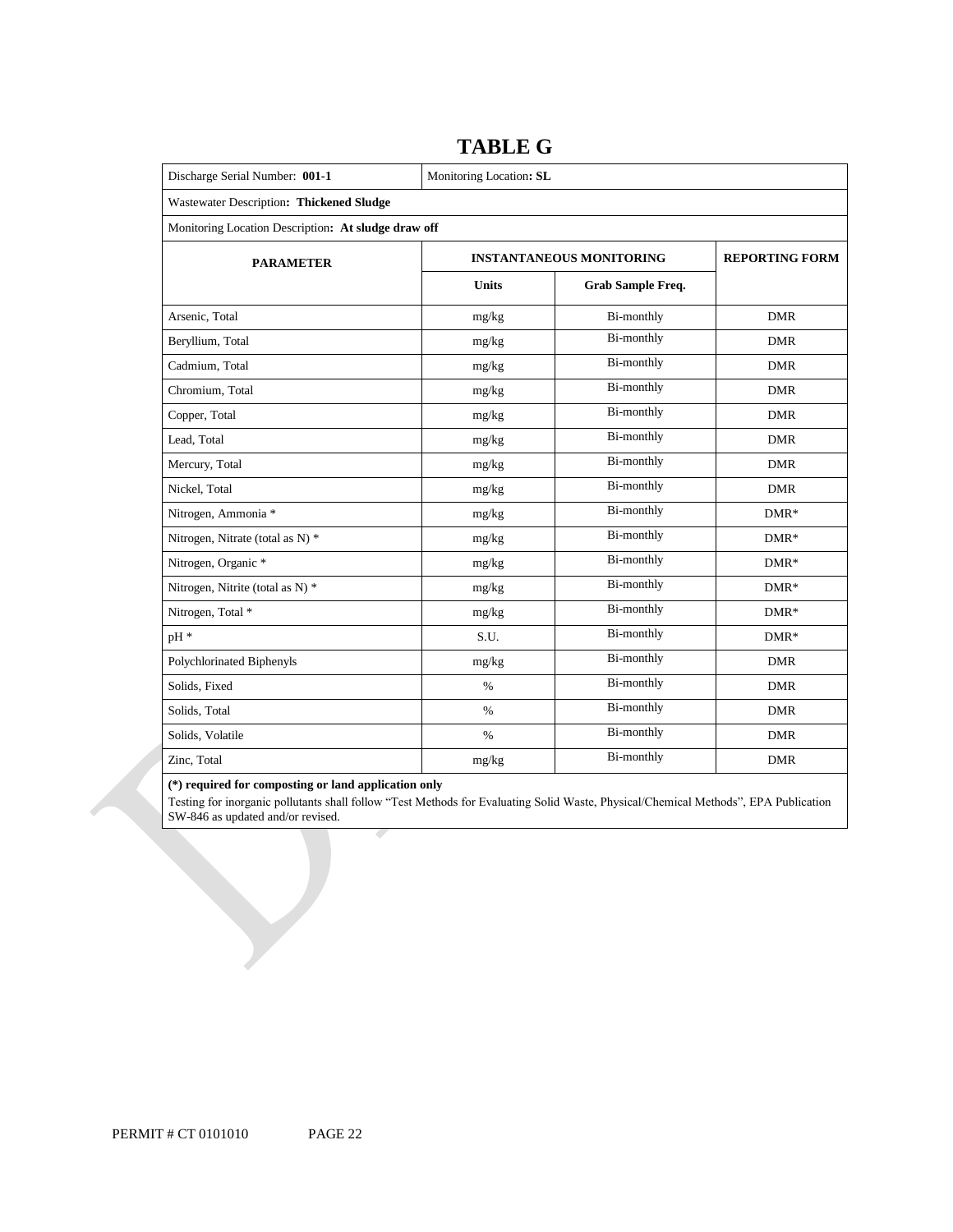# ATTACHMENT 2

# MONTHLY OPERATING REPORT FORM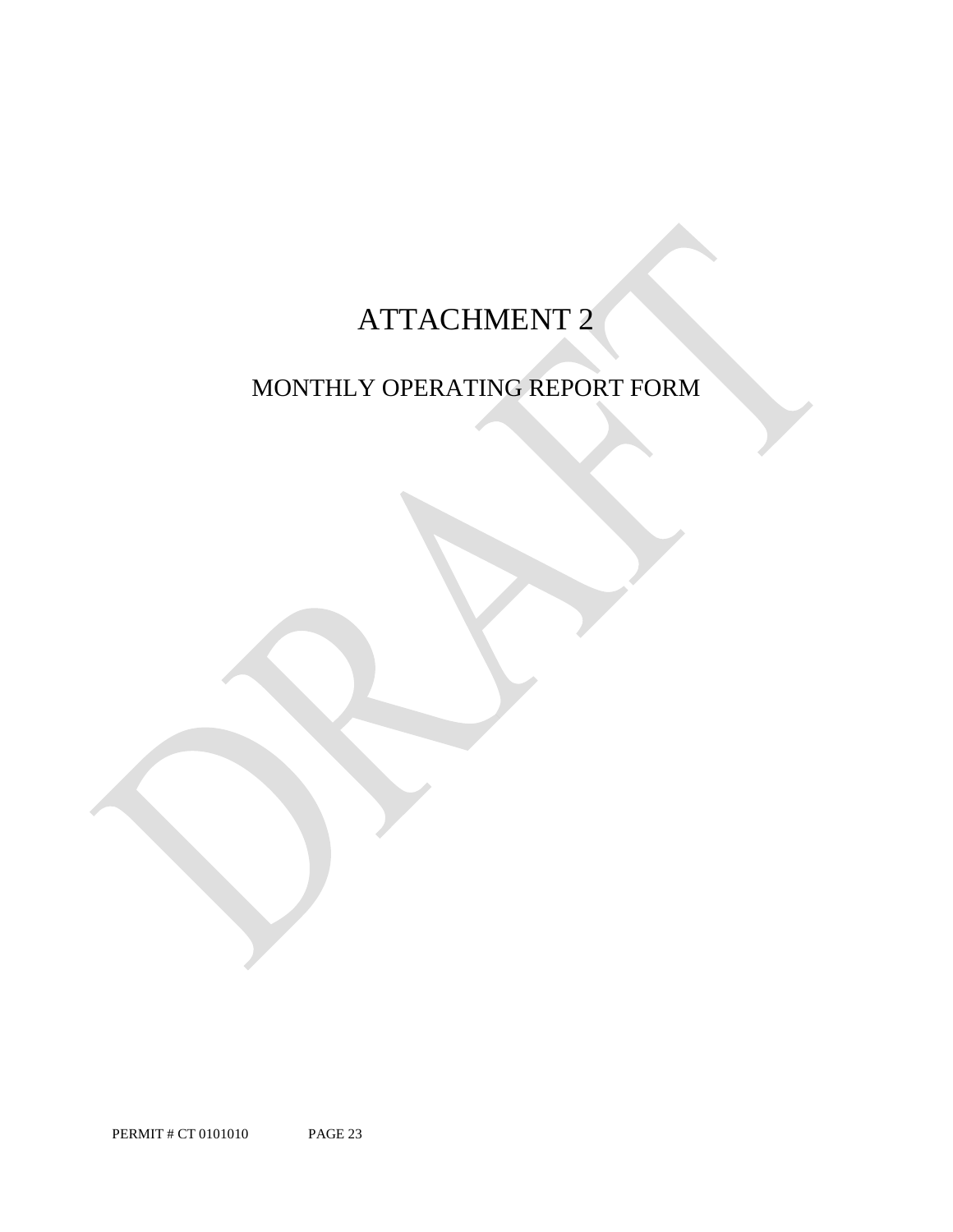# THIS PAGE LEFT INTENTIONALLY BLANK FOR MOR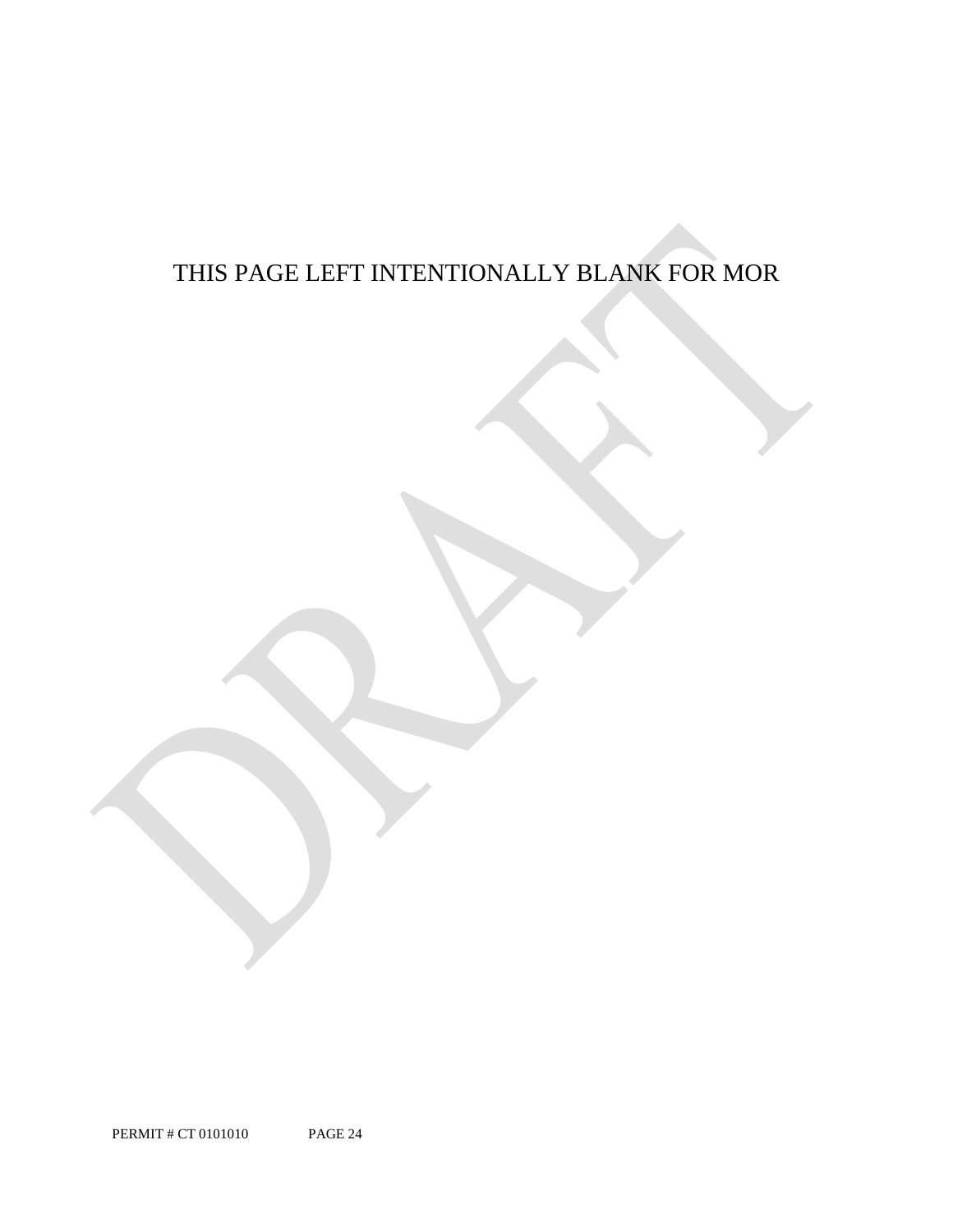# ATTACHMENT 3

# CSO REGULATORS AND DISCHARGE POINTS

# City of Bridgeport East Side NPDES Permitted Regulators as of August 2015 Permit ID: CT0101010

| <b>NPDES</b> | <b>MNEUMONIC   LOCATION</b> |                                        | <b>RECEIVING</b>        |
|--------------|-----------------------------|----------------------------------------|-------------------------|
| #            |                             |                                        | <b>WATER</b>            |
| 153          | <b>WANN 153</b>             | Waterview & Ann Street                 | <b>Yellow Mill Pond</b> |
| 22           | CHUR <sub>22</sub>          | <b>Church Street West of Waterview</b> | <b>Yellow Mill Pond</b> |
| 17           | WASH <sub>17</sub>          | Seaview & Crescent                     | <b>Yellow Mill Pond</b> |
| 16           | DEAC <sub>16</sub>          | Seaview & Deacon Street                | <b>Yellow Mill Pond</b> |
| 12           | <b>STRAT</b>                | Connecticut & Stratford                | <b>Yellow Mill Pond</b> |
| 6            | <b>BAYEL 6</b>              | Bay St & Mildner Dr                    | Johnson's Creek         |
| 18           | <b>BARN 18</b>              | Seaview & Barnum                       | Pequonnock River        |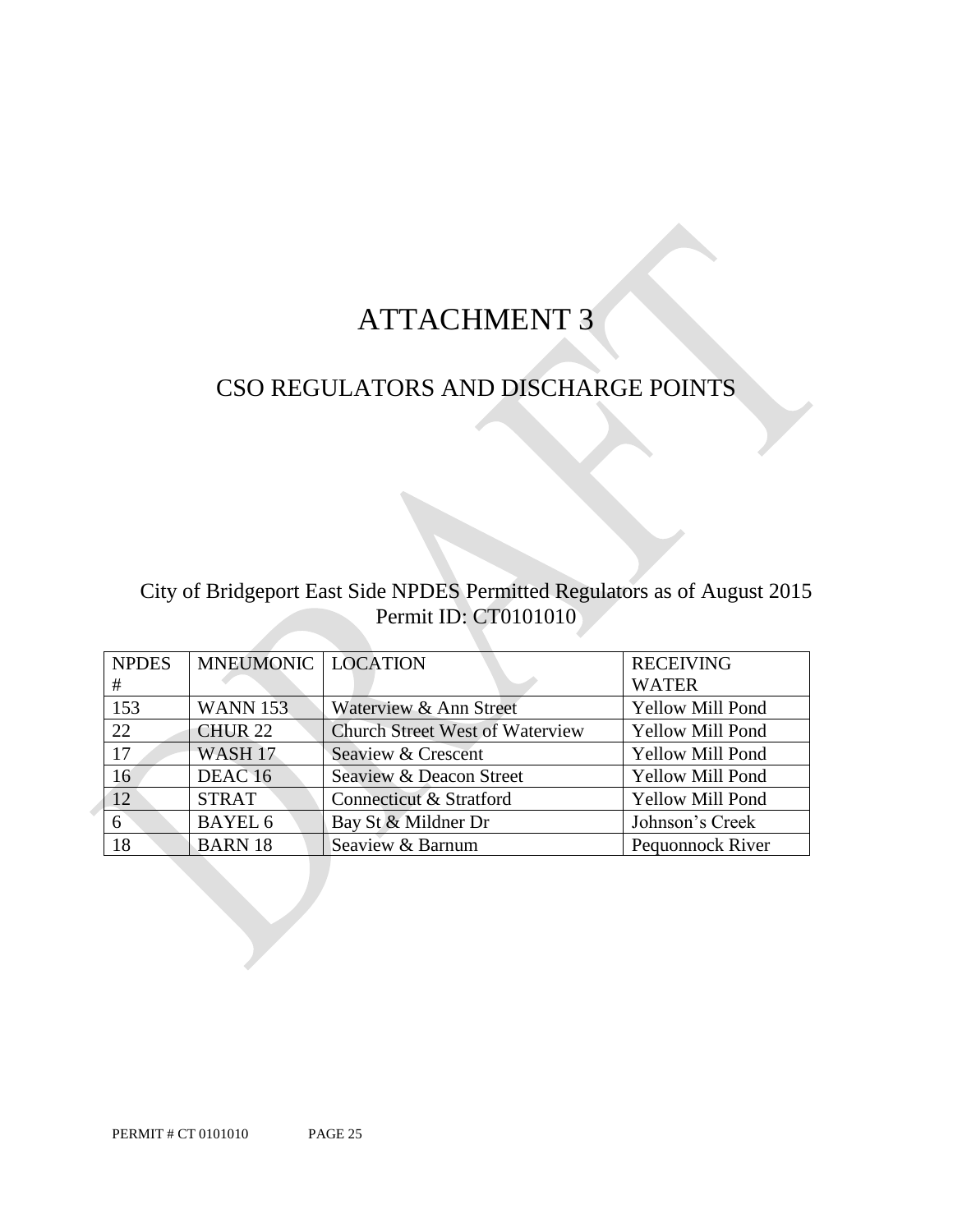# DATA TRACKING AND TECHNICAL FACT SHEET

**Permittee**: City of Bridgeport

# **PERMIT, ADDRESS, AND FACILITY DATA**

# **PERMIT #:** CT0101010 **APPLICATION #:** 201300409 **FACILITY ID.** 015-002

| <b>Mailing Address:</b>                                                                                                                                          | <b>Location Address:</b><br>Street: 695 Seaview Avenue                     |  |  |  |  |  |
|------------------------------------------------------------------------------------------------------------------------------------------------------------------|----------------------------------------------------------------------------|--|--|--|--|--|
| Street: 695 Seaview Avenue                                                                                                                                       |                                                                            |  |  |  |  |  |
| City: Bridgeport ST: CT Zip: 06607<br>Contact Name: William E. Robinson                                                                                          | City: Bridgeport ST: CT Zip: 06607<br>Contact Name: William E. Robinson    |  |  |  |  |  |
| Phone No.: (203) 332-5550                                                                                                                                        | Phone No.: (203) 332-5550                                                  |  |  |  |  |  |
|                                                                                                                                                                  | DMR Contact Steve Silverbush<br>email address: ssilverb@cox.net            |  |  |  |  |  |
|                                                                                                                                                                  |                                                                            |  |  |  |  |  |
| <b>PERMIT INFORMATION</b><br><b>DURATION</b> 5 YEAR $X$ 10 YEAR $\_\$ 30 YEAR $\_\$                                                                              |                                                                            |  |  |  |  |  |
| <b>TYPE</b> New Reissuance $X$ Modification                                                                                                                      |                                                                            |  |  |  |  |  |
| <b>CATEGORIZATION POINT (X) NON-POINT () GIS #</b>                                                                                                               |                                                                            |  |  |  |  |  |
|                                                                                                                                                                  | NPDES $(X)$ PRETREAT $()$ GROUND WATER(UIC) $()$ GROUND WATER (OTHER) $()$ |  |  |  |  |  |
| NPDES MAJOR(MA) $X$<br>NPDES SIGNIFICANT MINOR or PRETREAT SIU (SI)<br>NPDES or PRETREATMENT MINOR (MI)                                                          |                                                                            |  |  |  |  |  |
| <b>COMPLIANCE SCHEDULE</b> YES X<br>POLLUTION PREVENTION TREATMENT REQUIREMENT<br>WATER QUALITY REQUIREMENT ________ OTHER CSO Monitoring Plan and Annual Report | NO                                                                         |  |  |  |  |  |
| <b>OWNERSHIP CODE</b><br>Private Federal State Municipal (town only) $X$ Other public                                                                            |                                                                            |  |  |  |  |  |
| <b>DEP STAFF ENGINEER</b> Ann A. Straut <b>DATE DRAFTED:</b> 08/25/015                                                                                           |                                                                            |  |  |  |  |  |
| <b>PERMIT FEES</b>                                                                                                                                               |                                                                            |  |  |  |  |  |
| DSN Number Annual Fee<br>Discharge Code                                                                                                                          |                                                                            |  |  |  |  |  |
| 111000f<br>$001-1$<br>\$3,005.00                                                                                                                                 |                                                                            |  |  |  |  |  |
| <b>FOR NPDES DISCHARGES</b>                                                                                                                                      |                                                                            |  |  |  |  |  |
| Drainage Basin Code: NA<br>Water Quality Classification Goal: SB                                                                                                 | Segment: Bridgeport Harbor                                                 |  |  |  |  |  |
| NATURE OF BUSINESS GENERATING DISCHARGE<br>Municipal Sanitary Sewage Treatment                                                                                   |                                                                            |  |  |  |  |  |
| PROCESS AND TREATMENT DESCRIPTION (by DSN)<br>Secondary treatment with denitrification and chlorine disinfection                                                 |                                                                            |  |  |  |  |  |
| <b>RESOURCES USED TO DRAFT PERMIT</b>                                                                                                                            |                                                                            |  |  |  |  |  |

*\_X\_ Federal Effluent Limitation Guideline 40CFR 133 Secondary Treatment Category*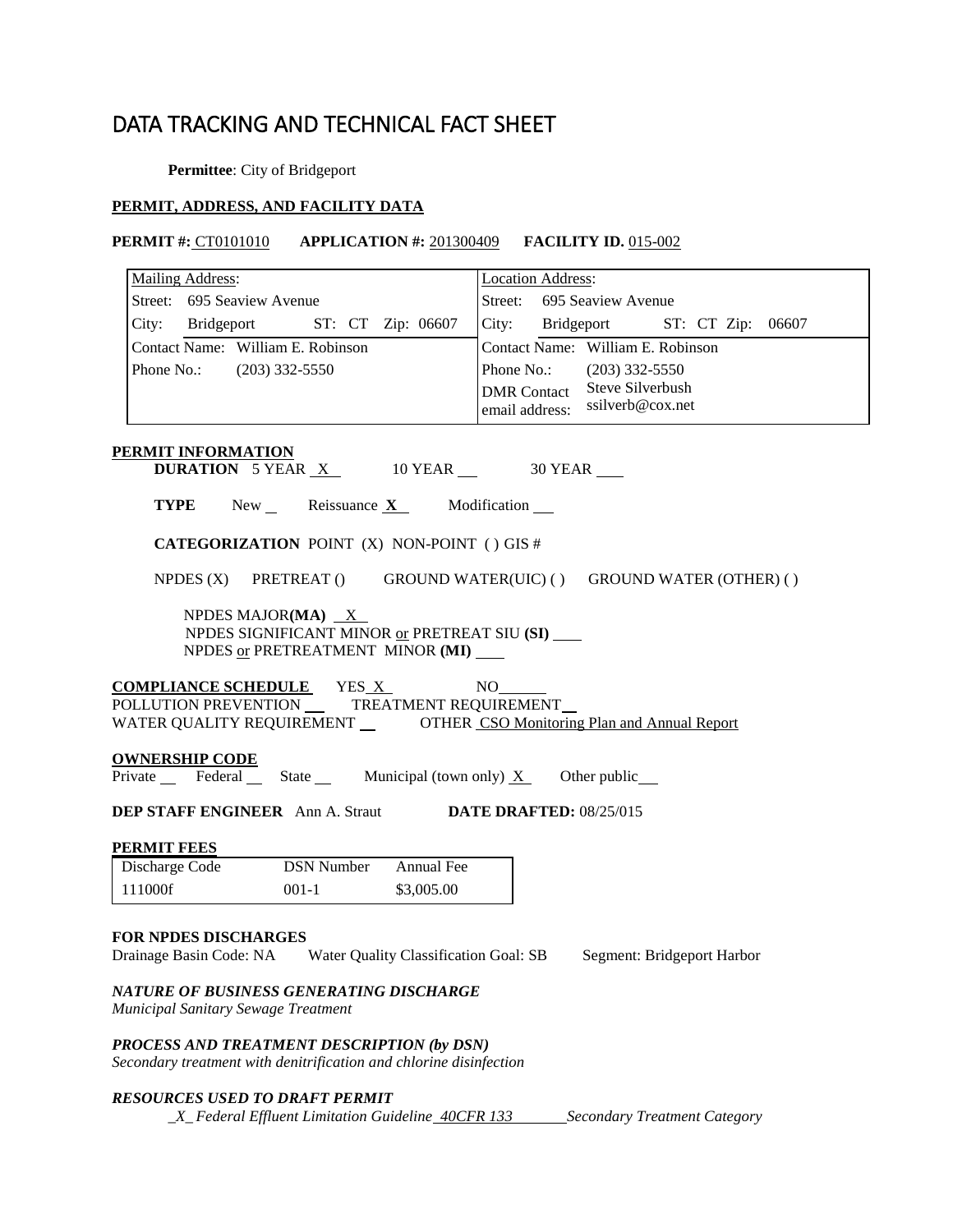- *\_\_ Performance Standards*
- *Federal Development Document*
- *X Department File Information*
- *X Connecticut Water Quality Standards*
- *X Anti-degradation Policy*
- *X Coastal Management Consistency Review Form*
- *Other Explain*

# *BASIS FOR LIMITATIONS, STANDARDS OR CONDITIONS*

 *X Secondary Treatment (Section 22a-430-4(r) of the Regulations of Connecticut State Agencies)* 

- *Case-by-Case Determination (See Other Comments)*
- *In order to meet in-stream water quality (See General Comments)*
- *Anti-degradation policy*

# *GENERAL COMMENTS*

*The City of Bridgeport ("Bridgeport") operates a municipal water pollution control facility ("the facility") located at 695 Seaview Avenue, Bridgeport. The facility is designed to treat and discharge up to 10.0 million gallons a day of effluent into the Bridgeport Harbor. The facility currently uses secondary treatment with denitrification and chlorine disinfection to treat effluent before being discharged. Pursuant to Conn. Gen. Stat. § 22a-430, the Department of Energy and Environmental Protection has issued Bridgeport a permit for the discharge from this facility. Bridgeport has submitted an application to renew its permit. The Department has made a tentative determination to approve Bridgeport's application and has prepared a draft permit consistent with that determination.* 

*The most significant changes from the current permit are the inclusion of revised bacteria monitoring requirements (fecal coliform and enterococci), aluminum monitoring to be consistent with the most recent CT Water Quality Standards and iron monitoring to be consistent with EPA's National Recommended Water Quality Criteria.*

## *SPECIFIC REQUIREMENTS OR REVISIONS*

*The Department reviewed the application for consistency with Connecticut's Water Quality Standards and determined that with the limits in the draft permit, including those discussed below, that the draft permit is consistent with maintenance and protection of water quality in accordance with the Tier I Anti-degradation Evaluation and Implementation Review provisions of such Standards.* 

*The need for inclusion of water quality based discharge limitations in this permit was evaluated consistent with Connecticut Water Quality Standards and criteria, pursuant to 40 CFR 122.44(d). Discharge monitoring data was evaluated for consistency with the available aquatic life criteria (acute and chronic) and human health (fish consumption only) criteria, considering the zone of influence allocated to the facility where appropriate. In addition to this review, the statistical procedures outlined in the EPA Technical Support Document for Water Quality-based Toxics Control (EPA/505/2-90-001) were employed to calculate the need for such limits. Comparison of the attached monitoring data and its inherent variability with the calculated water quality based limits indicates a low statistical probability of exceeding such limits. Therefore, water quality based limits for copper were included in the permit at this time.* 

# *WATER QUALITY LIMIT CALCULATIONS*

*See attached*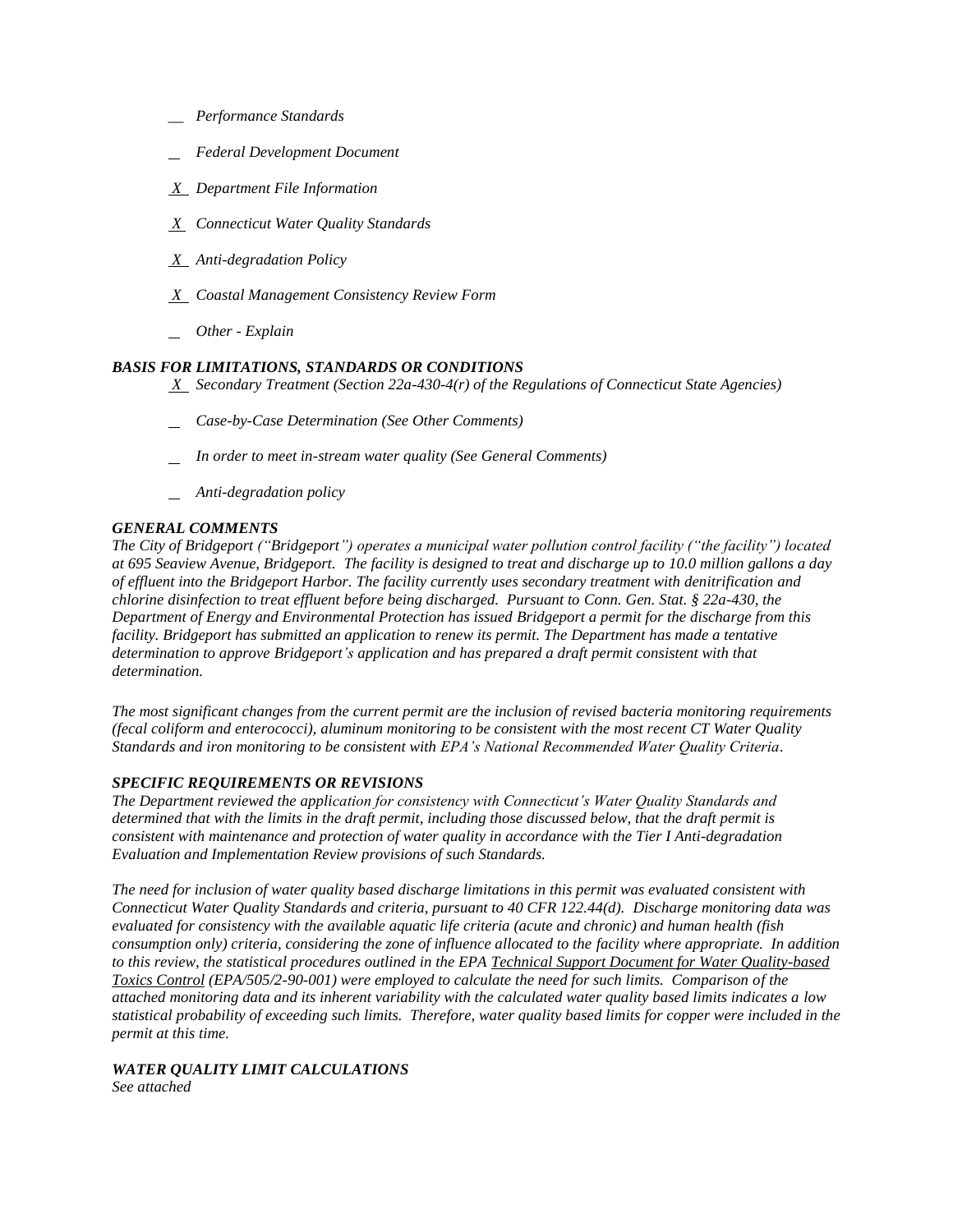

79 Elm Street • Hartford, CT 06106-5127 www.ct.gov/deep Affirmative Action/Equal Opportunity Employer

# **Notice of Tentative Determination to Approve NPDES Permit Renewal Applicant: City of Bridgeport Application No. 201300409 City/Town: Bridgeport**

The Commissioner of the Department of Energy and Environmental Protection ("DEEP") hereby gives notice that a tentative determination has been reached to approve the following application .

| Applicant's Name and Address: | City of Bridgeport, 695 Seaview Ave., Bridgeport |
|-------------------------------|--------------------------------------------------|
| Contact Name and Phone No.:   | William E. Robinson (203) 332-5550               |
| Type of Permit and #:         | <b>NPDES - CT0101010</b>                         |
| Type of Facility:             | Domestic Wastewater Treatment                    |
| Facility Location:            | East Side WWTP, 695 Seaview Ave., Bridgeport     |
| Facility design capacity:     | 10.0 million gallons per day                     |

# COMMISSIONER'S FINDINGS/REGULATORY CONDITIONS

The applicant has previously received a permit from the Department of Energy and Environmental Protection ("Department") authorizing the discharge of up to an annual average daily design flow of 10.0 million gallons a day of secondary treated municipal wastewaters to the Bridgeport Harbor. The applicant has submitted an application to renew its existing permit. This renewal application is the subject of this notice.

# THE DRAFT PERMIT

The Department has prepared a draft permit consistent with the tentative determination to approve the City of Bridgeport's renewal application. This draft is available on the public participation section of the Department's website. In accordance with Sections 22a-430-4(1) and 22a-430-4(r) of the Regulations of Connecticut State Agencies (RCSA), the draft permit contains effluent limitations that meet Connecticut's Water Quality Standards for the following: Aquatic Toxicity, Biochemical Oxygen Demand (5 day), chlorine, copper, dissolved oxygen, enterococci, fecal coliform, flow, **pH,**  total nitrogen, and total suspended solids

This permit contains an enforceable compliance schedule which requires the applicant to submit a CSO Monitoring Plan and Annual Report.

# INFORMATION REQUESTS/PUBLIC COMMENT

This application has been assigned No. 201300409; please use this number when corresponding